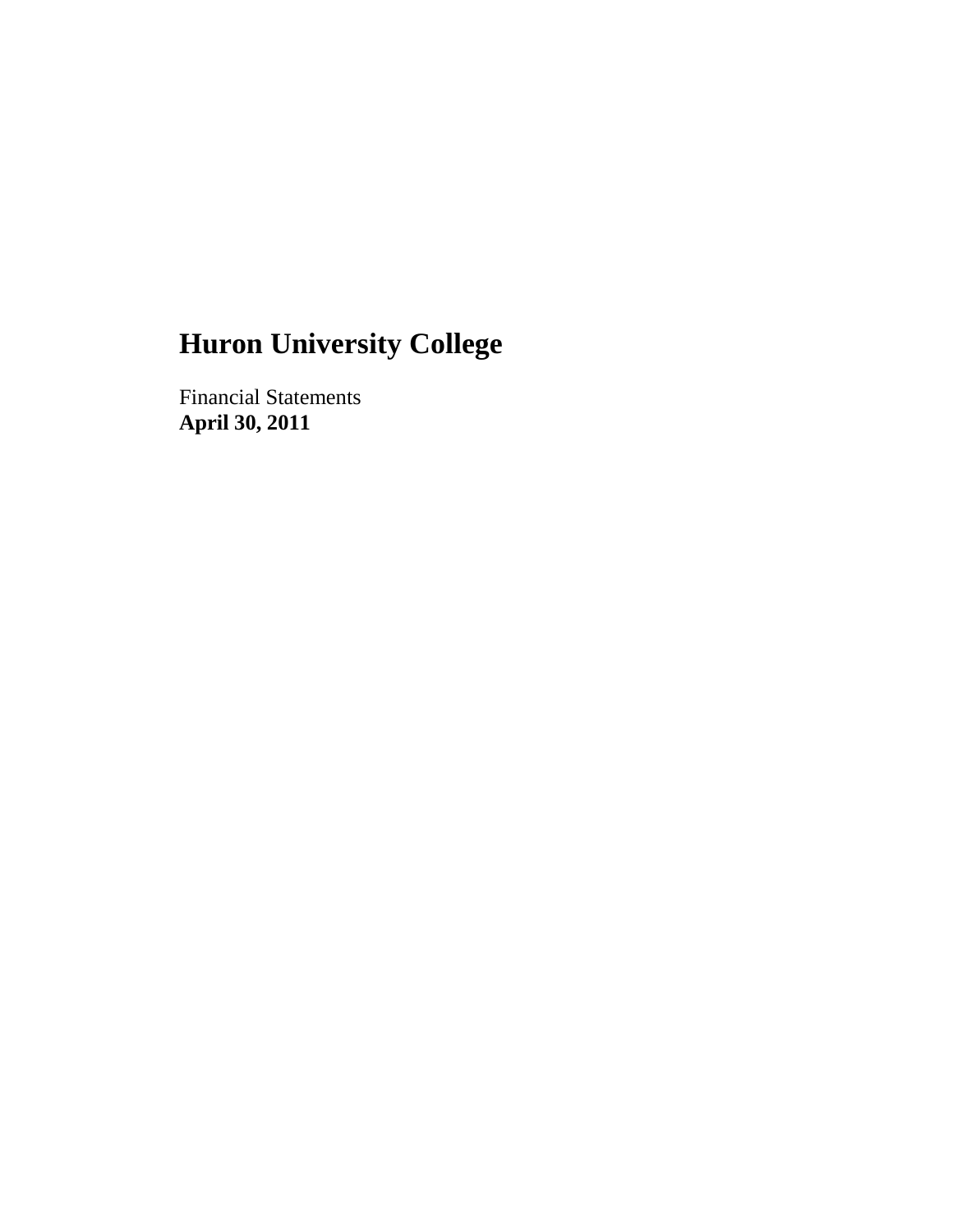

**PricewaterhouseCoopers LLP Chartered Accountants** 465 Richmond Street, Suite 300 London, Ontario Canada N6A 5P4 Telephone +1 519 640 8000 Facsimile +1 519 640 8015

June 23, 2011

#### **Independent Auditor's Report**

#### **To the Executive Board of Huron University College**

We have audited the accompanying financial statements of Huron University College, which comprise the statement of financial position as at April 30, 2011 and the statements of operations, changes in net assets and cash flows for the year then ended, and the related notes including a summary of significant accounting policies.

#### **Management's responsibility for the financial statements**

Management is responsible for the preparation and fair presentation of these financial statements in accordance with Canadian generally accepted accounting principles, and for such internal control as management determines is necessary to enable the preparation of financial statements that are free from material misstatement, whether due to fraud or error.

#### **Auditor's responsibility**

Our responsibility is to express an opinion on these financial statements based on our audit. We conducted our audit in accordance with Canadian generally accepted auditing standards. Those standards require that we comply with ethical requirements and plan and perform the audit to obtain reasonable assurance about whether the financial statements are free from material misstatement.

An audit involves performing procedures to obtain audit evidence about the amounts and disclosures in the financial statements. The procedures selected depend on the auditor's judgment, including the assessment of the risks of material misstatement of the financial statements, whether due to fraud or error. In making those risk assessments, the auditor considers internal control relevant to the entity's preparation and fair presentation of the financial statements in order to design audit procedures that are appropriate in the circumstances, but not for the purpose of expressing an opinion on the effectiveness of the entity's internal control. An audit also includes evaluating the appropriateness of accounting policies used and the reasonableness of accounting estimates made by management, as well as evaluating the overall presentation of the financial statements.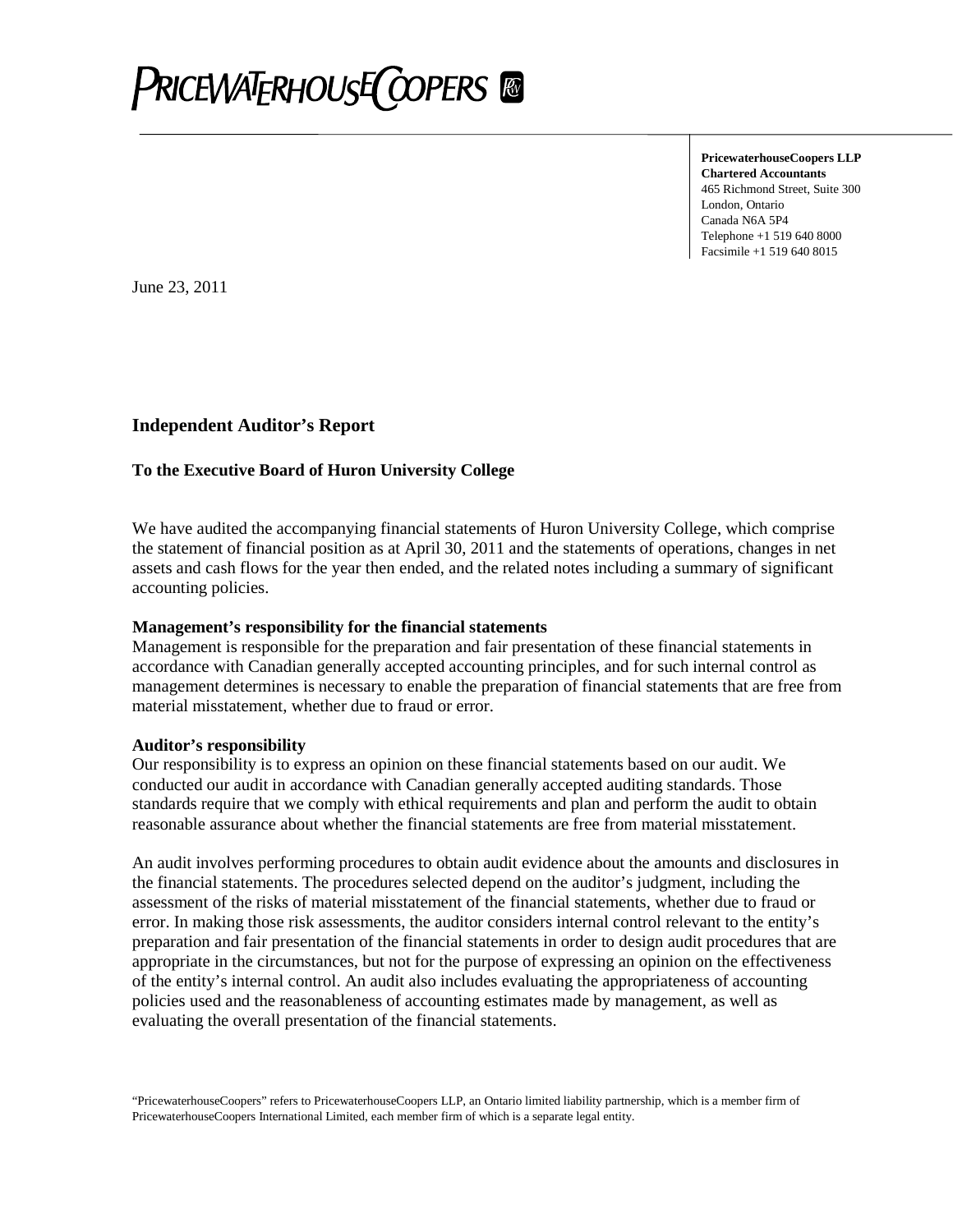# **PRICEWATERHOUSE COPERS**

We believe that the audit evidence we have obtained is sufficient and appropriate to provide a basis for our audit opinion.

#### **Opinion**

In our opinion, the financial statements present fairly, in all material respects, the financial position of Huron University College as at April 30, 2011 and the results of its operations and its cash flows for the year then ended in accordance with Canadian generally accepted accounting principles.

Pricewaterhouse Coopers LLP

**Chartered Accountants, Licensed Public Accountants**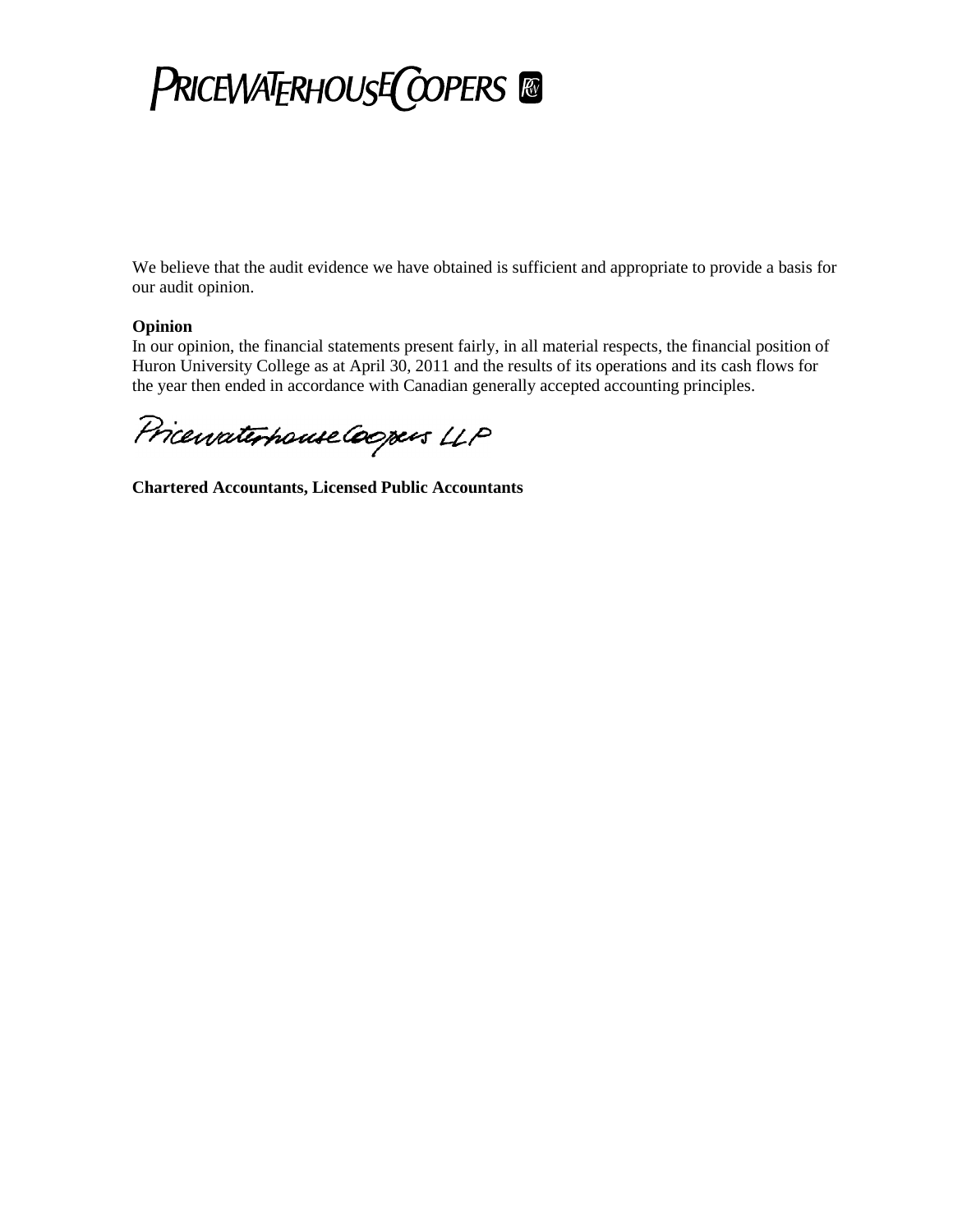Statement of Financial Position **As at April 30, 2011**

|                                                                                                                                                                                                        | 2011                                                 | 2010                                                   |
|--------------------------------------------------------------------------------------------------------------------------------------------------------------------------------------------------------|------------------------------------------------------|--------------------------------------------------------|
| <b>Assets</b>                                                                                                                                                                                          |                                                      |                                                        |
| <b>Current assets</b><br>Cash (note 2)<br>Short-term investments<br>Accounts receivable<br>Prepaid expenses<br>Due from Huron University College Foundation                                            | 2,420,310<br>5,125,304<br>551.022<br>965<br>22,684   | 4,769,362<br>857,278<br>243,493<br>44,802<br>38,830    |
|                                                                                                                                                                                                        | 8,120,285                                            | 5,953,765                                              |
| <b>Capital assets</b> (note 3)                                                                                                                                                                         | 14,497,917                                           | 14,765,548                                             |
|                                                                                                                                                                                                        | 22,618,202                                           | 20,719,313                                             |
| <b>Liabilities</b>                                                                                                                                                                                     |                                                      |                                                        |
| <b>Current liabilities</b><br>Accounts payable and accrued liabilities<br>Advanced tuition and residence deposits<br>Current portion of deferred revenue<br>Current portion of long-term debt (note 6) | 920,536<br>805,806<br>180,054<br>49,529<br>1,955,925 | 1,088,720<br>739,784<br>189,664<br>46,805<br>2,064,973 |
| <b>Deferred capital contributions (note 5)</b>                                                                                                                                                         | 4,299,488                                            | 4,455,741                                              |
| <b>Deferred revenue</b>                                                                                                                                                                                | 374,443                                              | 530,177                                                |
| <b>Long-term debt</b> (note 6)                                                                                                                                                                         | 1,558,365                                            | 1,606,199                                              |
| <b>Employee future benefits (note 7)</b>                                                                                                                                                               | 1,216,559                                            | 983,671                                                |
|                                                                                                                                                                                                        | 9,404,780                                            | 9,640,761                                              |
| <b>Net assets</b><br>Invested in capital assets<br>Internally restricted (note 15)<br>Unrestricted                                                                                                     | 8,930,043<br>1,511,434<br>2,771,945                  | 8,967,081<br>1,701,941<br>409,530                      |
|                                                                                                                                                                                                        | 13,213,422                                           | 11,078,552                                             |
|                                                                                                                                                                                                        | 22,618,202                                           | 20,719,313                                             |
| <b>Commitments and contingencies</b> (note 8)                                                                                                                                                          |                                                      |                                                        |

\_\_\_\_\_\_\_\_\_\_\_\_\_\_\_\_\_\_\_\_\_\_\_\_\_\_\_\_\_\_\_\_\_\_\_ \_\_\_\_\_\_\_\_\_\_\_\_\_\_\_\_\_\_\_\_\_\_\_\_\_\_\_\_\_\_

**Approved by the Executive Board**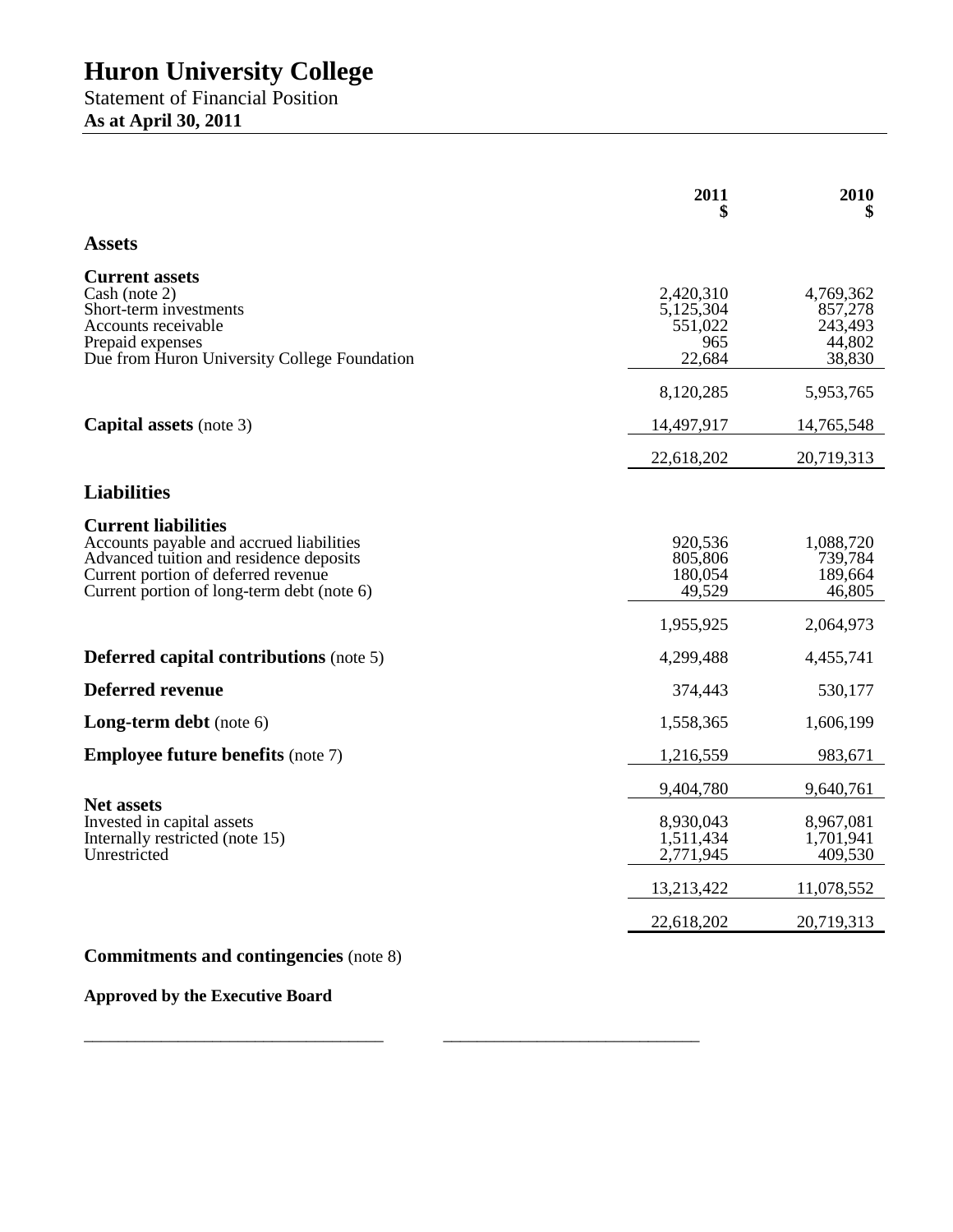#### Statement of Operations **For the year ended April 30, 2011**

|                                                          | 2011<br>\$           | 2010<br>\$         |
|----------------------------------------------------------|----------------------|--------------------|
| <b>Revenue</b>                                           |                      |                    |
| Student fees                                             | 7,961,600            | 7,626,869          |
| Government grants                                        | 6,421,516            | 6,147,160          |
|                                                          | 14,383,116           | 13,774,029         |
| Ancillary revenue (note 9)                               | 2,963,397            | 2,922,238          |
| <b>External</b> trust                                    | 57,114               | 64,852             |
| Research fund                                            | 391,928              | 269,939            |
| Foundation transfer (note 10)                            | 810,853              | 665,485            |
|                                                          | 4,223,292            | 3,922,514          |
| Other revenue (note 11)                                  | 1,413,511            | 1,315,925          |
|                                                          | 20,019,919           | 19,012,468         |
|                                                          |                      |                    |
| <b>Expenditures</b>                                      |                      |                    |
| Salaries and benefits - faculty                          | 6,343,268            | 6,291,453          |
| Salaries and benefits - staff                            | 1,957,352            | 1,847,318          |
| Registrarial<br>Academic instructional                   | 761,971              | 712,299            |
| <b>UWO</b> fees                                          | 770,504<br>1,086,477 | 783,782<br>971,075 |
|                                                          |                      |                    |
|                                                          | 10,919,572           | 10,605,927         |
|                                                          | 1,880,768            | 1,882,970          |
| Ancillary expenses (note 9)<br>Scholarship and bursaries | 1,222,927            | 1,295,563          |
| Building costs - academic                                | 703,625              | 562,507            |
| General administration                                   | 1,165,869            | 1,265,276          |
| Research grant expenses                                  | 447,270              | 312,303            |
| Alumni development                                       | 454,959              | 527,558            |
|                                                          | 5,875,418            | 5,846,177          |
|                                                          | 16,794,990           | 16,452,104         |
| Excess of revenues over expenditures before undernoted   | 3,224,929            | 2,560,364          |
| Depreciation of capital assets                           | 1,090,059            | 1,093,996          |
| <b>Excess of revenues over expenditures</b>              | 2,134,870            | 1,466,368          |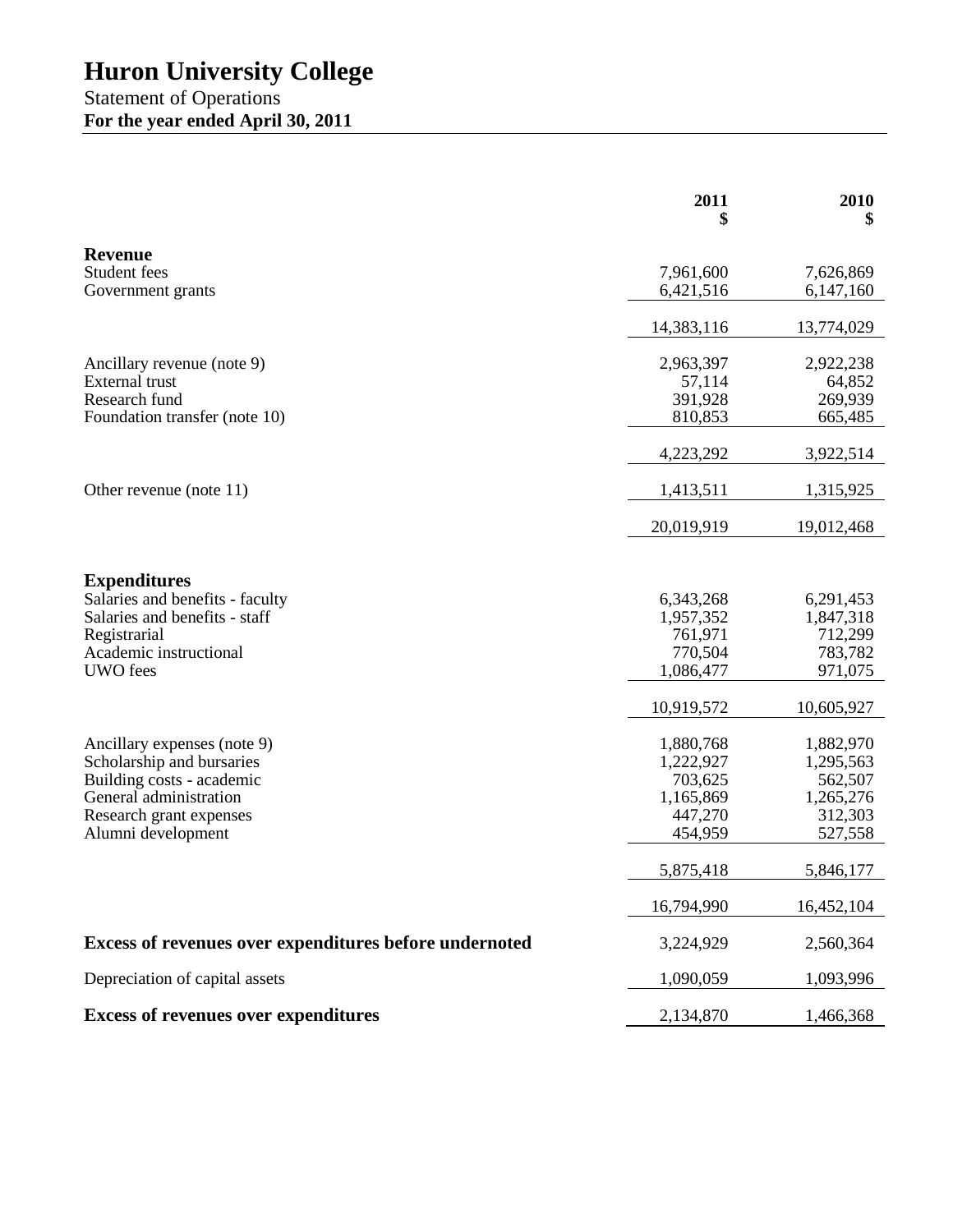Statement of Changes in Net Assets **For the year ended April 30, 2011**

|                                        |                                                      |                           |                                              | 2011                     |                                                      |                           |                                              | 2010               |
|----------------------------------------|------------------------------------------------------|---------------------------|----------------------------------------------|--------------------------|------------------------------------------------------|---------------------------|----------------------------------------------|--------------------|
|                                        | <b>Invested in</b><br>Capital<br><b>Assets</b><br>\$ | <b>Unrestricted</b><br>\$ | <b>Internally</b><br><b>Restricted</b><br>\$ | <b>Total</b><br>\$       | <b>Invested</b> in<br>Capital<br><b>Assets</b><br>\$ | <b>Unrestricted</b><br>\$ | <b>Internally</b><br><b>Restricted</b><br>\$ | <b>Total</b><br>\$ |
| <b>Balance - Beginning of year</b>     | 8,967,081                                            | 409,530                   | 1,701,941                                    | 11,078,552               | 8,857,902                                            | 741,591                   | 12,691                                       | 9,612,184          |
| Excess of revenues over expenditures   |                                                      | 2,134,870                 | $\overline{\phantom{a}}$                     | 2,134,870                | $\overline{\phantom{a}}$                             | 1,466,368                 | $\qquad \qquad -$                            | 1,466,368          |
| Depreciation of capital assets         | (1,090,059)                                          | 1,090,059                 |                                              | $\overline{\phantom{a}}$ | (1,093,996)                                          | 1,093,996                 |                                              |                    |
| Amortization of deferred contributions | 283,010                                              | (283,010)                 |                                              | $\overline{\phantom{0}}$ | 283,266                                              | (283, 266)                |                                              |                    |
| Capital assets acquired from own funds | 724,901                                              | (724, 901)                |                                              | $\overline{\phantom{a}}$ | 864,728                                              | (864, 728)                |                                              |                    |
| Interfund transfer (note 15)           |                                                      | 190,507                   | (190, 507)                                   |                          | 12,691                                               | (1,701,941)               | 1,689,250                                    |                    |
|                                        | (82, 148)                                            | 2,407,525                 | (190, 507)                                   | 2,134,870                | 66,689                                               | (289, 571)                | 1,689,250                                    | 1,466,368          |
| Repayment of long-term debt (note 6)   | 45,110                                               | (45,110)                  |                                              | $\overline{\phantom{a}}$ | 42,490                                               | (42, 490)                 |                                              |                    |
|                                        | (37, 038)                                            | 2,362,415                 | (190, 507)                                   | 2,134,870                | 109,179                                              | (332,061)                 | 1,689,250                                    | 1,466,368          |
| <b>Balance - End of year</b>           | 8,930,043                                            | 2,771,945                 | 1,511,434                                    | 13,213,422               | 8,967,081                                            | 409,530                   | 1,701,941                                    | 11,078,552         |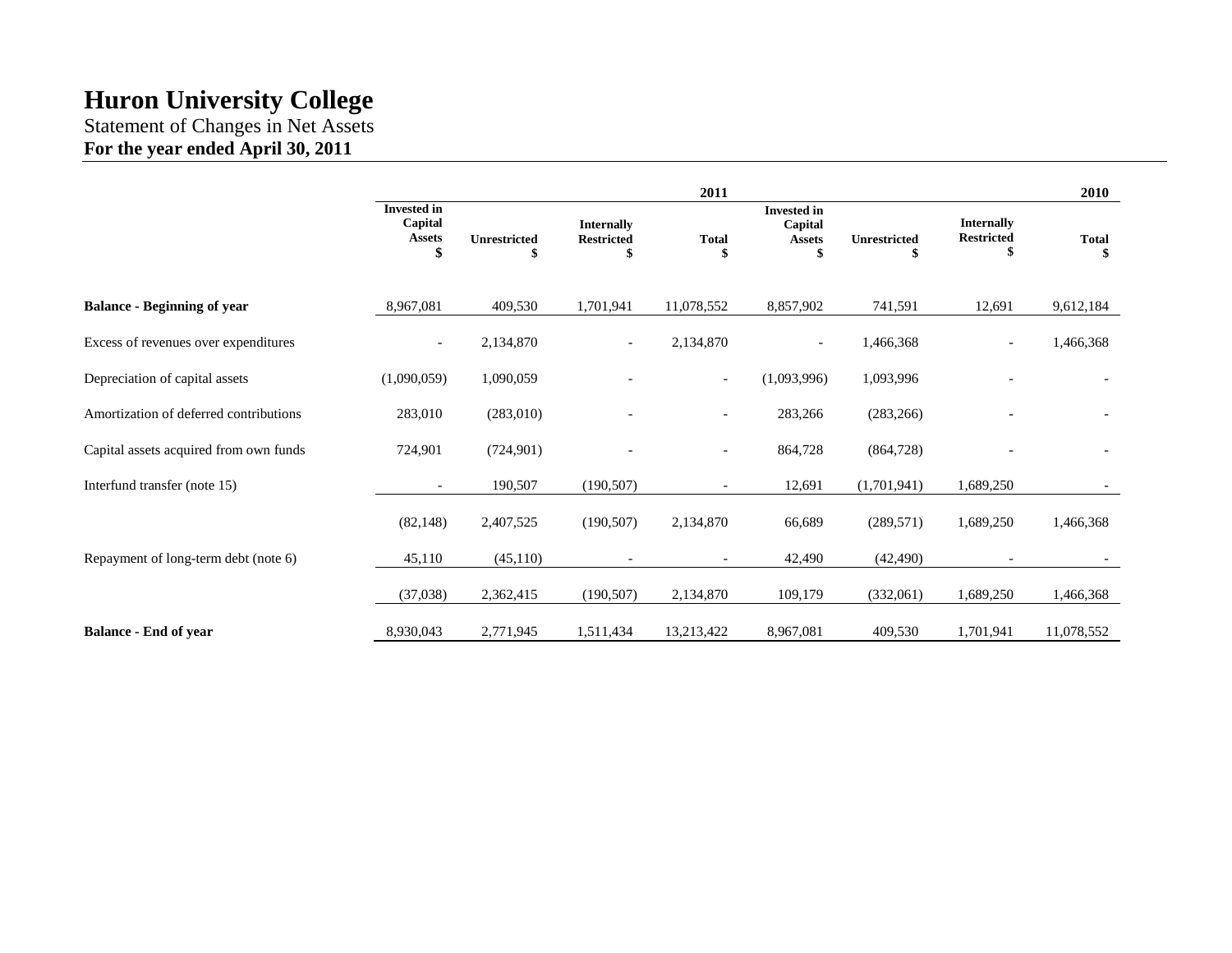Statement of Cash Flows **For the year ended April 30, 2011**

|                                                                                                                                                               | 2011<br>\$                                        | 2010<br>\$                                       |
|---------------------------------------------------------------------------------------------------------------------------------------------------------------|---------------------------------------------------|--------------------------------------------------|
| Cash provided by (used in)                                                                                                                                    |                                                   |                                                  |
| <b>Cash flows from operating activities</b><br>Excess of revenues over expenditures                                                                           | 2,134,870                                         | 1,466,368                                        |
| Items not involving cash<br>Depreciation of capital assets<br>Amortization of deferred capital contributions<br>Employee future benefits                      | 1,090,059<br>(283,010)<br>232,888                 | 1,093,996<br>(283, 266)<br>367,364               |
| Increase in long-term accrued liabilities<br>(Decrease) increase in deferred revenue<br>Change in non-cash working capital items (note 12)                    | (165, 344)<br>(349,708)                           | (320, 971)<br>442,730<br>82,285                  |
| <b>Cash flows from investing activities</b><br>Additions to capital assets<br>Increase in short-term investment<br>Increase in deferred capital contributions | 2,659,755<br>(822, 428)<br>(4,268,026)<br>126,757 | 2,848,506<br>(988, 685)<br>(554, 603)<br>297,124 |
|                                                                                                                                                               | (4,963,697)                                       | (1,246,164)                                      |
| <b>Cash flows from financing activities</b><br>Repayment of long-term debt                                                                                    | (45, 110)                                         | (42, 490)                                        |
| Decrease (increase) in net cash for the year                                                                                                                  | (2,349,052)                                       | 1,559,852                                        |
| <b>Cash - Beginning of year</b>                                                                                                                               | 4,769,362                                         | 3,209,510                                        |
| Cash - End of year                                                                                                                                            | 2,420,310                                         | 4,769,362                                        |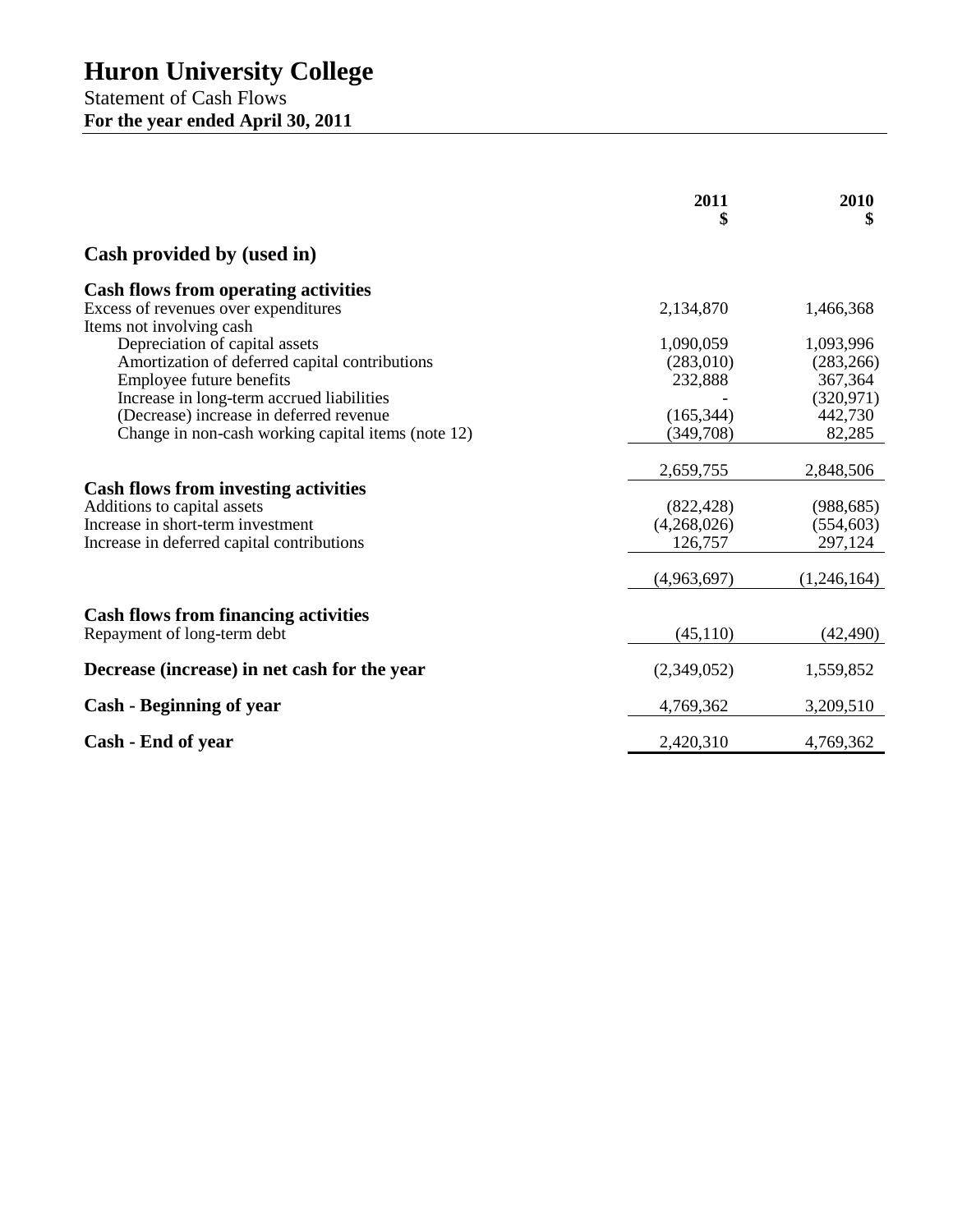#### **1 Purpose of the organization**

Huron University College (the "University") is a university institution with undergraduate programs in Arts and Social Sciences, and graduate programs in Theology. The University is affiliated with the University of Western Ontario ("UWO") and closely associated with the Anglican Church of Canada. The University is incorporated under the statutes of the Province of Ontario. The University is a not-for-profit organization under the Income Tax Act.

#### **2 Summary of significant accounting policies**

The financial statements have been prepared in accordance with the Canadian generally accepted accounting principles and include the following significant accounting policies.

#### **Revenue recognition**

The University follows the deferral method of accounting for contributions. Restricted contributions are recognized as revenue in the year in which the related expenses are incurred. Unrestricted contributions are recognized as revenue when received or receivable if the amount received can be reasonably estimated and collection is reasonably assured.

#### **Capital assets**

Capital assets are carried at cost. When an asset is sold or otherwise disposed of, the related cost and accumulated depreciation are removed from the respective accounts and any gain or loss on disposition is recognized in operations for the year.

The carrying amount of a capital asset not being depreciated because it is under construction or development is classified as work-in-progress. Depreciation expense is calculated upon completion of construction and allocation of the asset to its appropriate capital asset account.

Depreciation expense is calculated on all depreciable assets based on the following methods, utilizing estimated lives according to Canadian Association of University Business Officers guidelines for Canadian colleges and universities as follows:

Buildings 5% declining balance<br>Equipment and furniture 10 years straight line Equipment and furniture 10 years straight line<br>
Computer equipment<br>
4 years straight line Computer equipment Library books 5 years straight line Food court 5% declining balance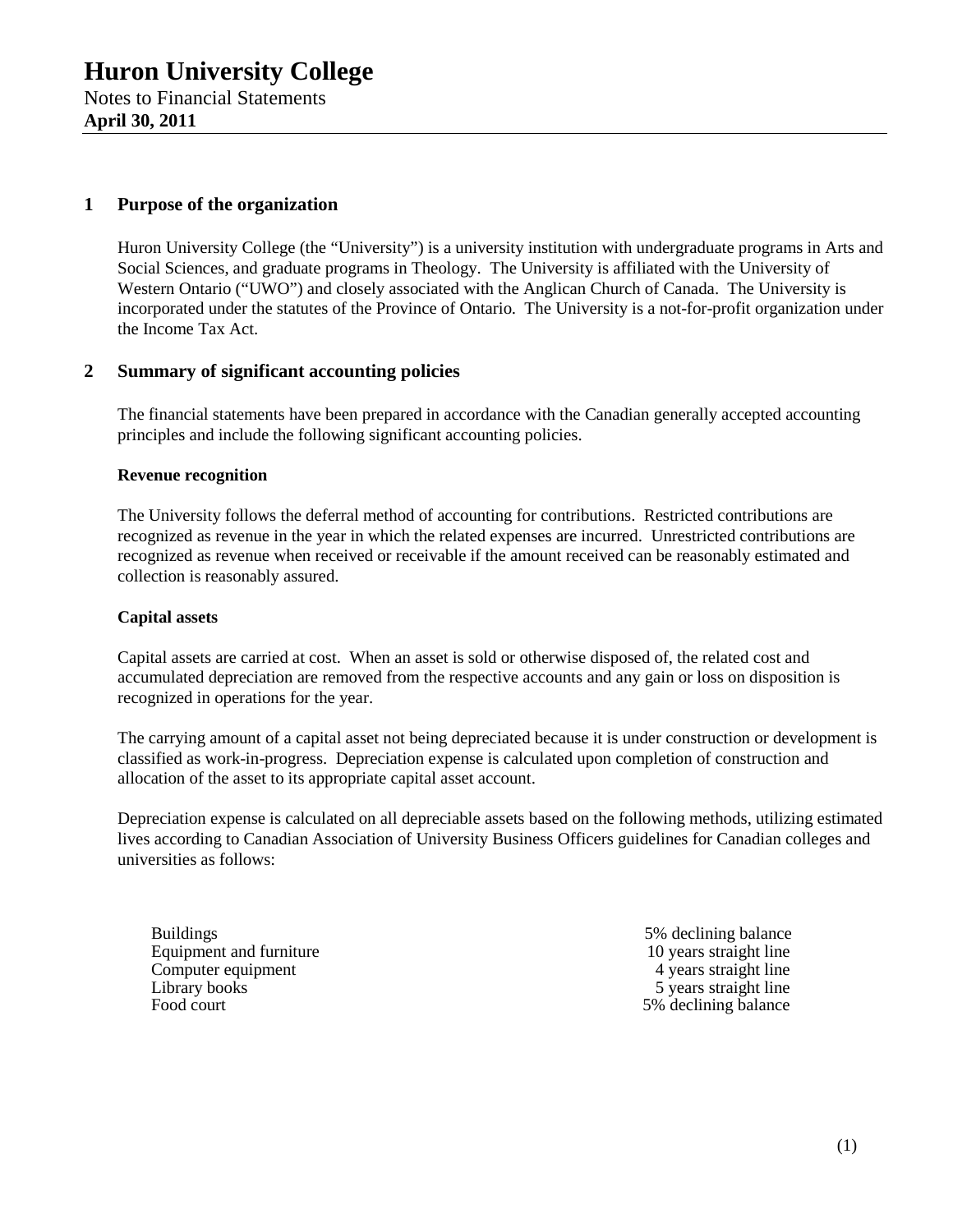#### **Cash**

Included in cash are balances in the amount of \$884,849 (2010 - \$1,140,284) that relate to deferred revenue, deferred capital contributions, and other unspent amounts included in current liabilities.

#### **Deferred capital contributions**

Effective May 1, 1997, contributions received for capital assets are deferred and amortized over the same term and on the same basis as the related capital assets. Contributions related to capital assets acquired prior to fiscal 1998 are not reasonably determined and therefore, the change in policy was applied prospectively.

#### **Employee future benefits**

The University provides a Retirement Gratuity Plan, which is a defined benefit plan. Benefits from the Gratuity Plan are provided only to participants who had benefits under the London Life and/or Standard Life Group or Group Annuity plan as of December 31, 1986, only if the participant invests his/her defined contribution account in accordance with plan provisions and meets all other conditions necessary for receiving such benefits. The service cost and accrued benefit obligation of the Gratuity Plan is actuarially determined using a modified form of the projected unit credit actuarial cost method pro-rated on services. The employees of the University are also eligible to be members of the UWO Academic and Staff/Management Pension Plan, which is a defined contribution plan.

#### **Use of estimates**

The preparation of financial statements in conformity with Canadian generally accepted accounting principles requires management to make estimates and assumptions that affect the reported amounts of assets and liabilities and disclosure of contingent assets and liabilities at the date of the financial statements and the reported amounts of revenue and expenses during the reporting period. Actual results could differ from those estimates.

#### **Financial instruments**

The University follows CICA Section 3855, Financial Instruments - Recognition and Measurements. This standard establishes the recognition and measurement criteria for financial assets, liabilities and derivatives. All financial instruments are required to be measured at fair value on initial recognition of the instrument, except for certain related-party transactions.

#### *Financial instruments*

A financial instrument is any contract that gives rise to a financial asset of one entity and a financial liability or equity instrument of another entity. Financial instruments in the form of financial assets and financial liabilities are generally presented separately. Financial instruments are recognized as soon as the University becomes a party to the contractual provisions of the financial instrument. Upon initial recognition financial instruments are measured at fair value. The fair value of a financial instrument is the estimated amount that the University would receive or pay to terminate the instrument agreement at the reporting date. The following methods and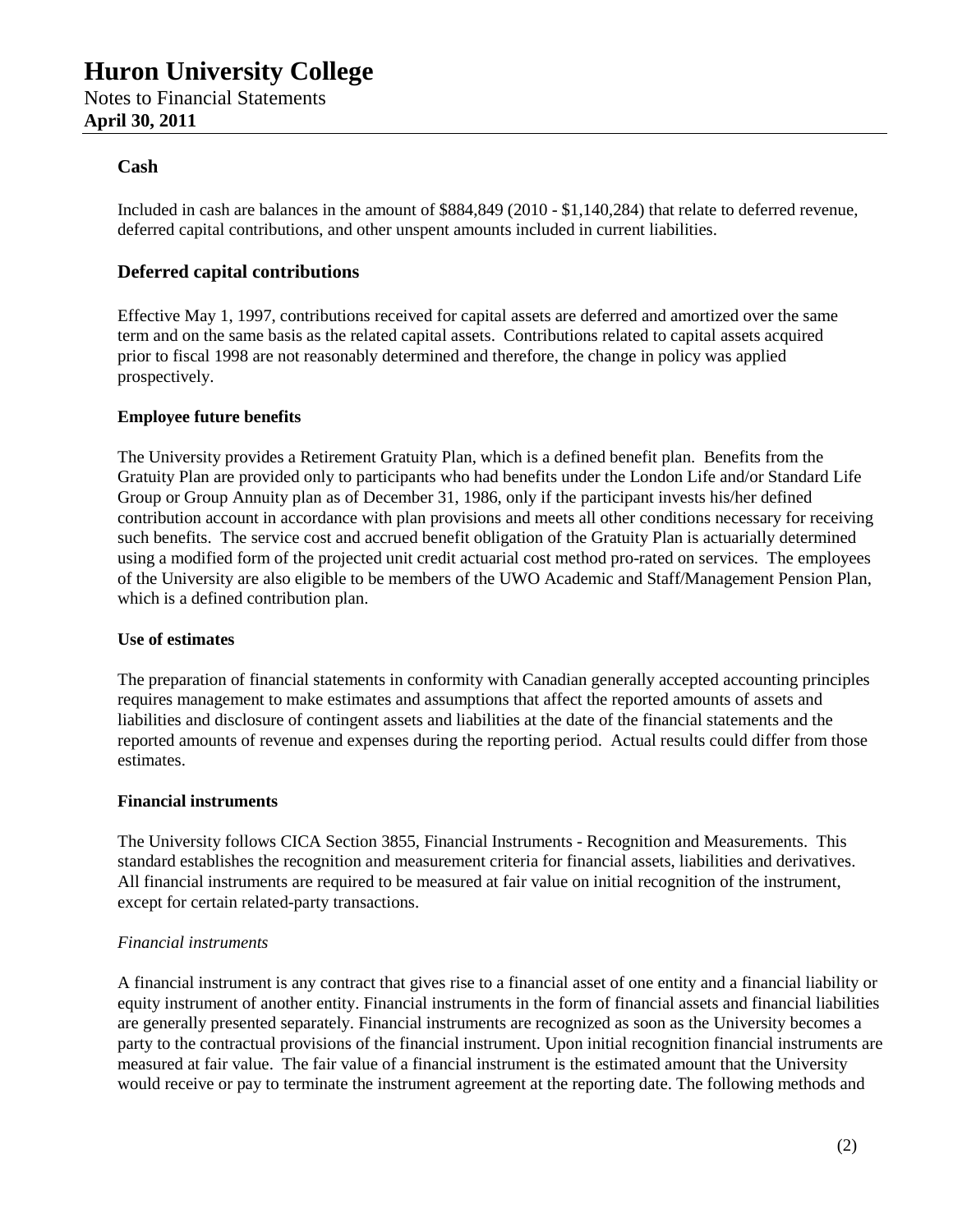assumptions were used to estimate the fair value of each type of financial instrument by reference to various market value data and other valuation techniques as appropriate.

Measurement in subsequent periods depends on whether the financial instrument has been classified as "heldfor-trading", "available-for-sale", "held-to-maturity", "loans and receivable" or "other financial liabilities" as defined by the standard.

#### *Cash and short-term investments*

Cash and short-term investments consist primarily of cash on hand and certificates of deposits with an original term of up to twelve months and are classified as held for trading. These instruments have been accounted for at fair value. Carrying values approximate fair values for these instruments due to their short-term maturity.

#### *Loans and receivables*

Loans and receivables are non-derivative financial assets that represent amounts due from others with fixed or determinable payments that are not quoted in an active market including accounts receivable and due from Huron University College Foundation. After initial recognition, loans and receivables are subsequently carried at amortized cost using the effective interest method less any impairment losses, if necessary. Gains and losses are recognized in the statement of operations when the loans and receivables are derecognized or impaired. Interest effects on the application of the effective interest method are also recognized in the statement of operations.

The carrying value of accounts receivable and due from Huron University College Foundation approximates their fair values due to the short-term maturity of these financial instruments.

#### *Other financial liabilities*

Other financial liabilities are non-derivative financial liabilities with fixed payments or determinable payments that are not quoted in an active market including accounts payable and accrued liabilities and long-term debt. After initial recognition, other financial liabilities are subsequently carried at amortized cost using the effective interest method. Gains and losses are recognized in the statement of operations when other financial liabilities are derecognized or impaired. Interest effects on the application of the effective interest method are also recognized in the statement of operations.

- The carrying value of accounts payable and accrued liabilities approximates their fair values due to the short-term maturity of these financial instruments.
- Long term debt is recorded at amortized cost. The fair value of the long-term debt at year-end, based on an estimate of the University's borrowing rate as at April 30, 2010 for debt with similar terms and maturity is \$1,641,971 (2010 - \$1,688,963).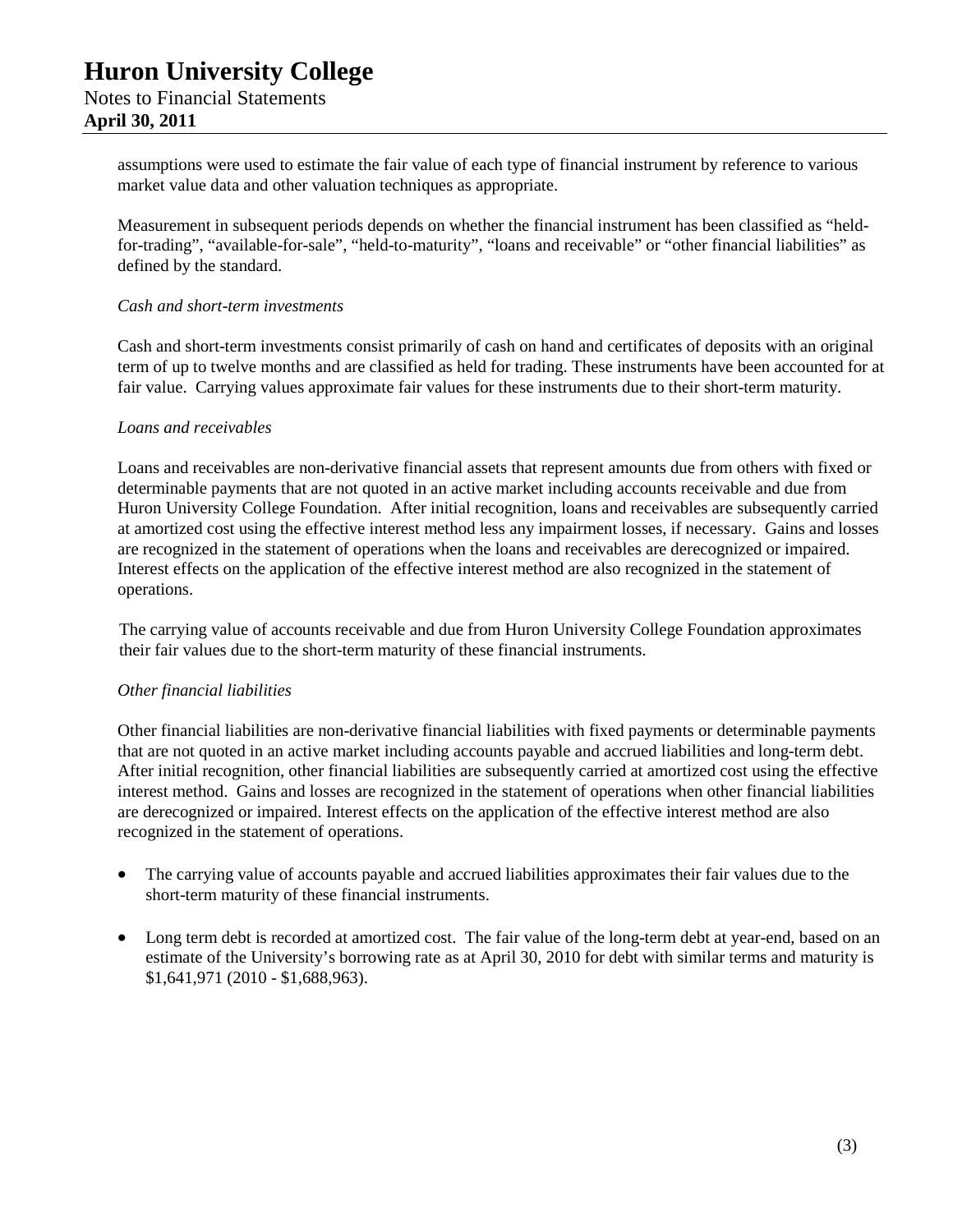#### *Interest rate risk*

The University's exposure to interest rate risk relates to its cash and short-term investments.

#### *Credit risk*

Management monitors its credit risk related to its accounts receivable balances which are primarily from student and government sources.

#### *Foreign exchange risk*

The University has no significant exposure to fluctuations in the value of foreign currencies*.*

#### **Accounting standards for not-for-profit organizations**

In December 2010, the Canadian Accounting Standards Board issued a comprehensive set of accounting standards applicable to not-for-profit organizations. The standards are effective for fiscal years beginning on or after January 1, 2012 and require retrospective application, except for certain exemptions and exceptions contained within the standards. Early adoption of the standards is permitted. The University is currently considering the impact of the adoption of these standards.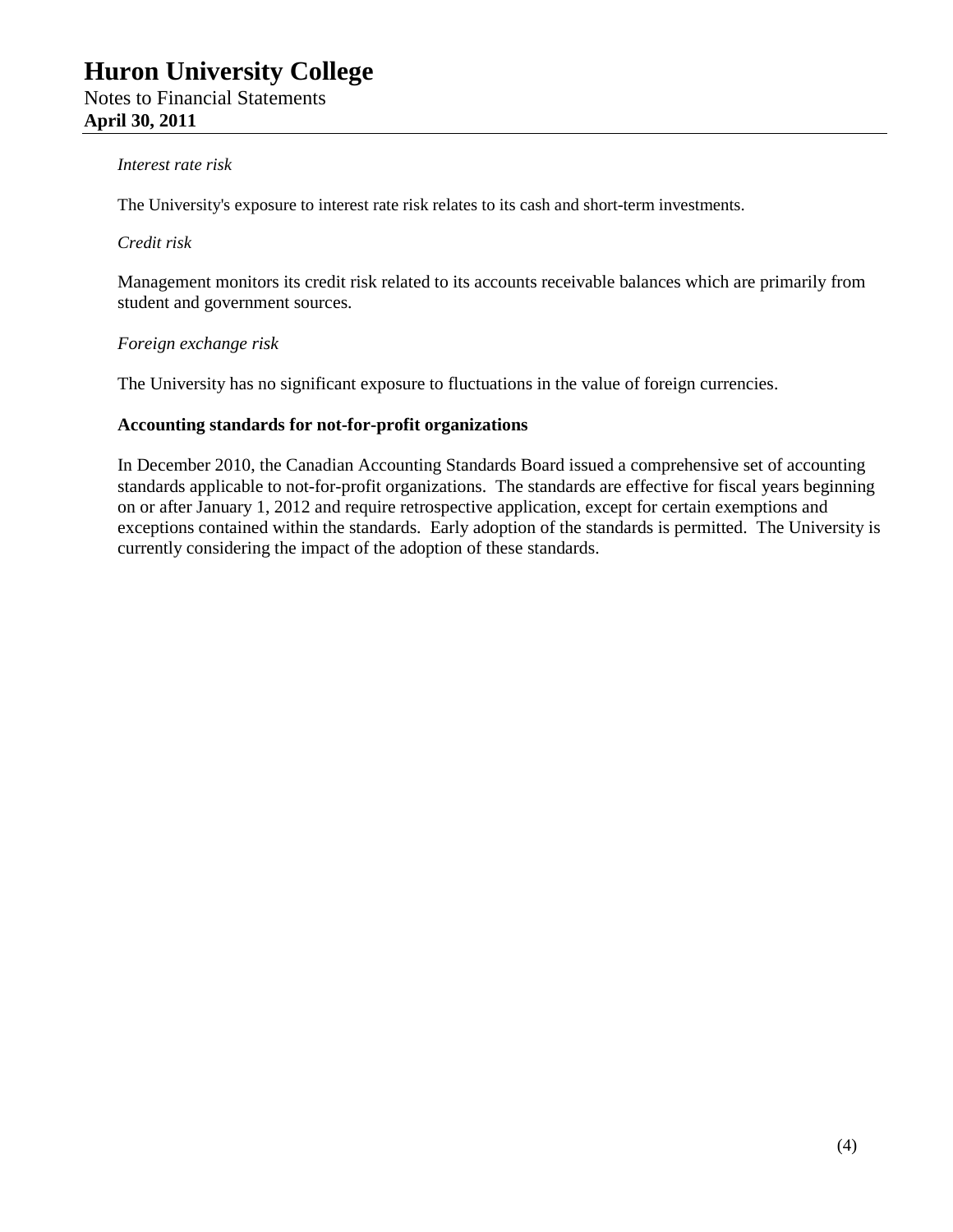Notes to Financial Statements **April 30, 2011**

#### **3 Capital assets**

|                         |                   |                                          | 2011                    |
|-------------------------|-------------------|------------------------------------------|-------------------------|
|                         | Cost<br>\$        | <b>Accumulated</b><br>depreciation<br>\$ | Net book<br>value<br>\$ |
| Land                    | 325,458           |                                          | 325,458                 |
| <b>Building</b>         | 23,360,148        | 11,774,455                               | 11,585,693              |
| Equipment and furniture | 5,011,494         | 4,003,019                                | 1,008,475               |
| Computer equipment      | 957,625           | 815,759                                  | 141,866                 |
| Library books           | 2,090,147         | 1,747,407                                | 342,740                 |
| Food court              | 2,367,070         | 1,273,385                                | 1,093,685               |
|                         | 34,111,942        | 19,614,025                               | 14,497,917              |
|                         |                   |                                          | 2010                    |
|                         | <b>Cost</b><br>\$ | <b>Accumulated</b><br>depreciation<br>\$ | Net book<br>value<br>\$ |
| Land                    | 325,458           |                                          | 325,458                 |
| <b>Building</b>         | 22,841,937        | 11,164,683                               | 11,677,254              |
| Equipment and furniture | 4,928,932         | 3,776,785                                | 1,152,147               |
| Computer equipment      | 859,670           | 739,907                                  | 119,763                 |
| Library books           | 1,976,272         | 1,620,756                                | 355,516                 |
| Food court              | 2,357,245         | 1,221,835                                | 1,135,410               |
|                         | 33,289,514        | 18,523,966                               | 14,765,548              |

#### **4 Demand loan**

The University has a credit facility in the amount of \$1,800,000 from Scotiabank. All borrowings are payable on demand and bear interest at a rate of Prime minus .25% per annum interest payable monthly. The credit facility is secured by a general security agreement constituting a first ranking security interest in all personal property of the University. As at April 30, 2011, the outstanding balance of the demand loan was \$Nil (2010 - \$Nil).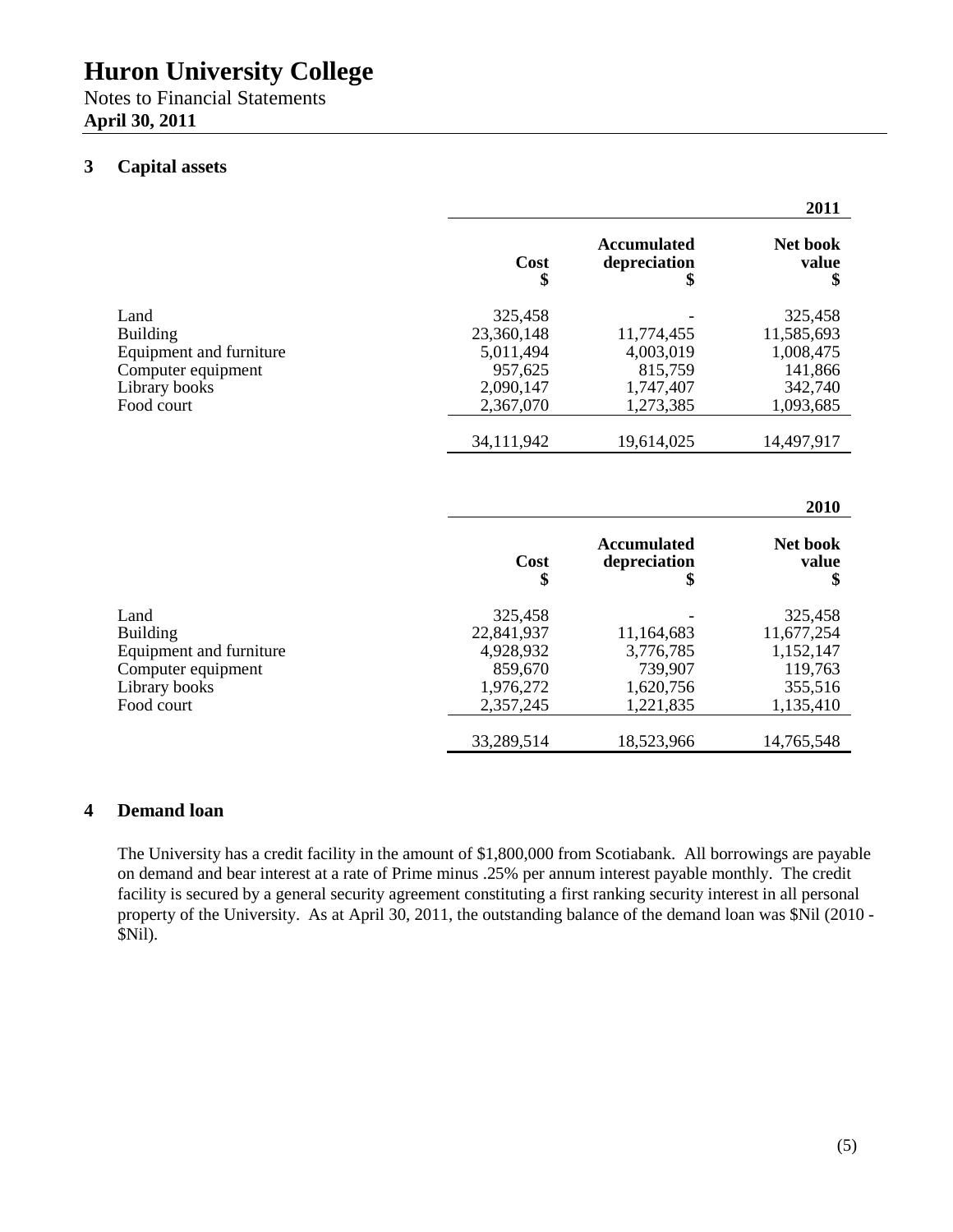Notes to Financial Statements **April 30, 2011**

#### **5 Deferred capital contributions**

|                                                                                                           | 2011<br>\$          | 2010<br>\$          |
|-----------------------------------------------------------------------------------------------------------|---------------------|---------------------|
| <b>Deferred capital contributions</b>                                                                     |                     |                     |
| Balance - Beginning of year                                                                               | 2,900,636           | 3,036,590           |
| Facility renewal/infrastructure capital grant<br>Huron University College Foundation Capital contribution | 35,464<br>18,585    | 54,736<br>13,052    |
| Total contributions received                                                                              | 54,049              | 67,788              |
| Amortized to operations                                                                                   | (200, 135)          | (203,742)           |
|                                                                                                           | 2,754,550           | 2,900,636           |
|                                                                                                           |                     |                     |
| <b>Unapplied deferred capital contributions</b>                                                           | 2011<br>\$          | 2010<br>\$          |
| Balance - Beginning of year                                                                               | 310,278             | 124,420             |
| Graduate expansion capital grant<br>Huron University College Foundation Capital contribution              | 29,230              | 42,920<br>142,938   |
| Balance - End of year                                                                                     | 339,508             | 310,278             |
| <b>Deferred Superbuild capital contributions</b>                                                          | 2011<br>\$          | 2010<br>\$          |
| Balance - Beginning of year                                                                               | 1,244,827           | 1,280,873           |
| Huron University College Foundation Capital contribution<br>Amortized to operations                       | 43,478<br>(82, 875) | 43,478<br>(79, 524) |
| Balance - End of year                                                                                     | 1,205,430           | 1,244,827           |
| Total deferred capital contributions                                                                      | 4,299,488           | 4,455,741           |

Deferred contributions related to capital assets represent restricted contributions to fund capital projects.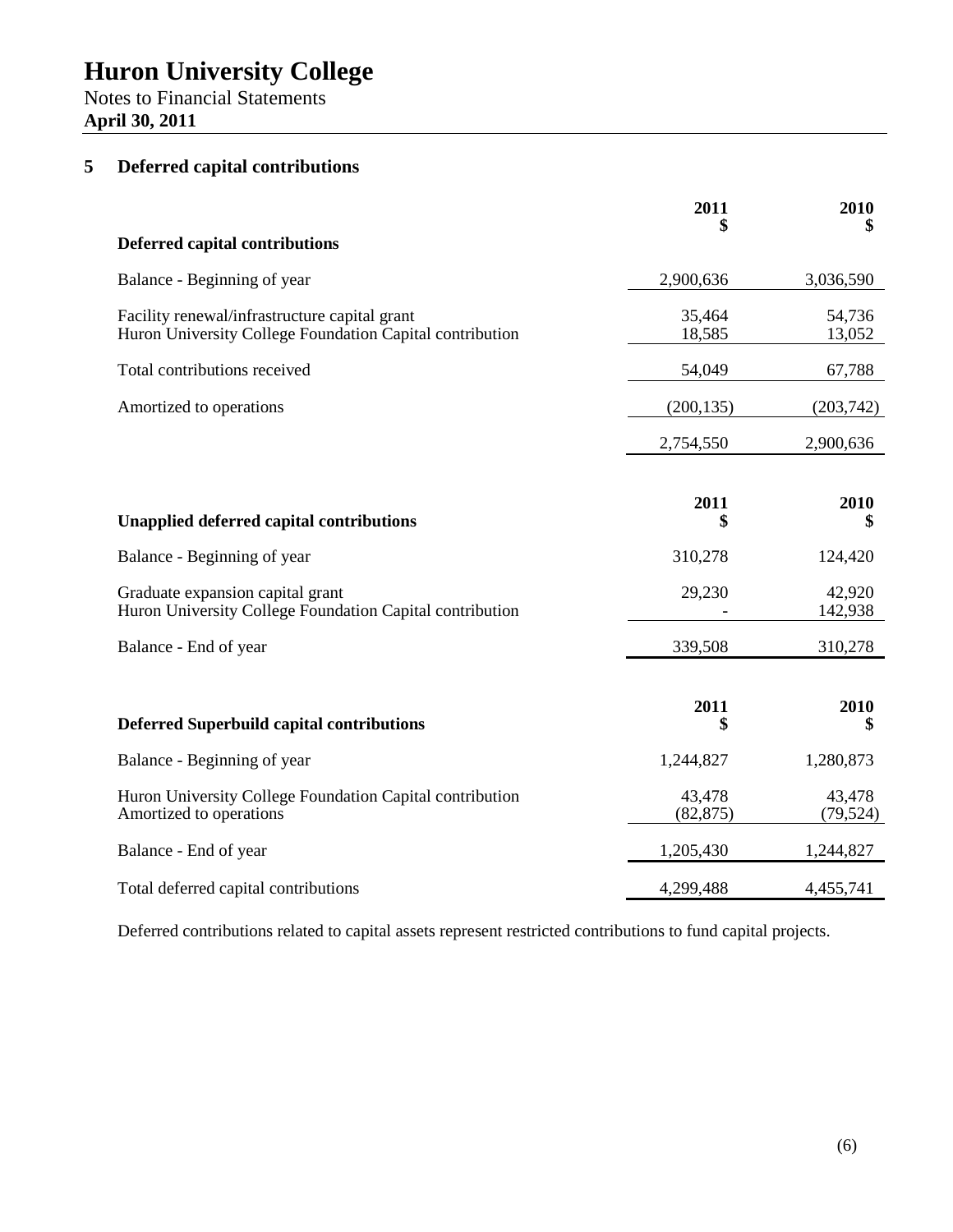Notes to Financial Statements **April 30, 2011**

#### **6 Long-term debt**

|                                                                                                                                                                                                                                                                                                                                                                                                                                                                                   | 2011<br>\$ | 2010<br>\$ |
|-----------------------------------------------------------------------------------------------------------------------------------------------------------------------------------------------------------------------------------------------------------------------------------------------------------------------------------------------------------------------------------------------------------------------------------------------------------------------------------|------------|------------|
| Southwest residence loan<br>Non-revolving term bank loan bearing interest at 5.98% due January<br>31, 2015 with monthly blended principal and interest payments of<br>\$11,916 required until the maturity date, with a final payment of the<br>balance of principal and interest outstanding due on the maturity<br>date. No specific security has been pledged but the university agrees<br>not to encumber any real estate assets without the bank's prior<br>written consent. | 1,607,894  | 1,653,004  |
| Less: Current portion                                                                                                                                                                                                                                                                                                                                                                                                                                                             | 49,529     | 46,805     |
|                                                                                                                                                                                                                                                                                                                                                                                                                                                                                   | 1,558,365  | 1,606,199  |

Principal repayments on the Southwest residence loan during the year were as follows:

|                          | 2011<br>\$ | 2010<br>Φ<br>J |
|--------------------------|------------|----------------|
| Southwest residence loan | 110<br>45  | 42,490         |

The principal repayments over the remaining term of the loan are as follows:

|      | \$        |
|------|-----------|
| 2012 | 49,529    |
| 2013 | 52,412    |
| 2014 | 55,462    |
| 2015 | 58,690    |
| 2016 | 1,391,801 |
|      |           |
|      | 1,607,894 |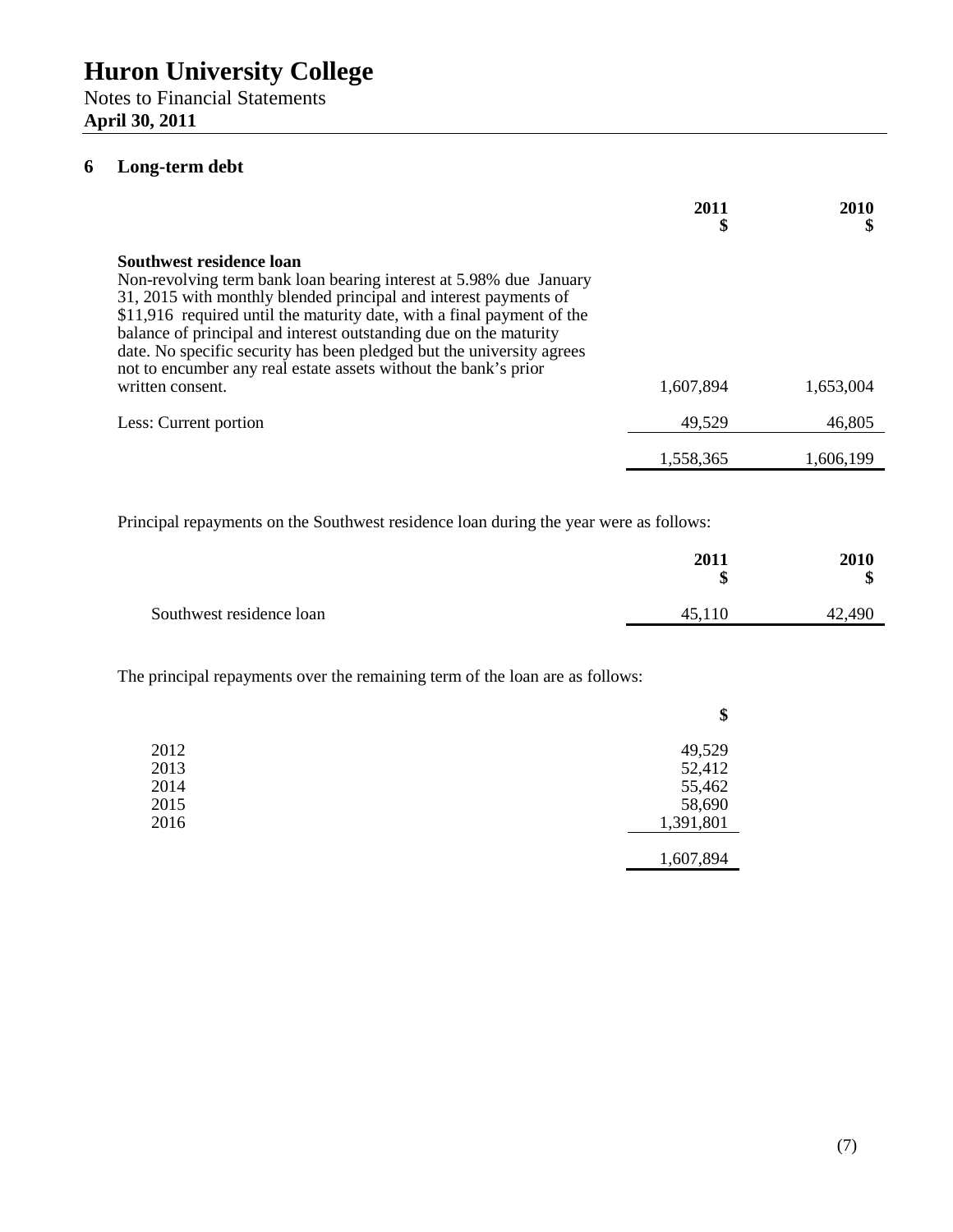Notes to Financial Statements **April 30, 2011**

#### **7 Employee future benefits**

The University operates a defined benefit plan and participates in a defined contribution pension plan operated by the University of Western Ontario. The University does not provide any other material post retirement nonpension benefits or post-employment benefits to its employees.

Employer contributions made to the defined contribution plan during the year amounted to \$473,060 (2010 - \$492,826)

#### *Retirement Gratuity Plan*

The Retirement Gratuity Plan (the "Plan") is a defined benefit type of pension plan. Benefits under the Plan are not funded in advance, but are paid from operating revenues as benefits come due.

The accrued benefit obligation was measured as at April 30, 2011.

Information about the University's retirement gratuity plan as at April 30, is as follows:

|                                                                                                                  | 2011<br>\$               | 2010                              |
|------------------------------------------------------------------------------------------------------------------|--------------------------|-----------------------------------|
| <b>Funded status</b><br>Funded status - deficit<br>Unamortized experience losses<br>Unamortized transition asset | 2,727,993<br>(1,511,434) | 2,677,724<br>(1,701,941)<br>7,888 |
| Net accrued benefit liability                                                                                    | 1,216,559                | 983,671                           |

The Retirement Gratuity Plan has no assets. There were no contributions made during the year and no settlement payments were paid out of the Plan. Benefit payments of \$202,891 (2010 - \$40,321) were paid during the year by the University.

| Change in accrued benefit obligation  | 2011<br>\$ | 2010      |
|---------------------------------------|------------|-----------|
| Accrued benefit obligation - May 1    | 2,677,724  | 2,086,167 |
| Current service cost                  | 80,104     | 71,686    |
| Interest cost                         | 128,453    | 134,540   |
| <b>Actuarial loss</b>                 | 44,603     | 425,652   |
| Benefits paid                         | (202, 891) | (40, 321) |
| Accrued benefit obligation - April 30 | 2,727,993  | 2,677,724 |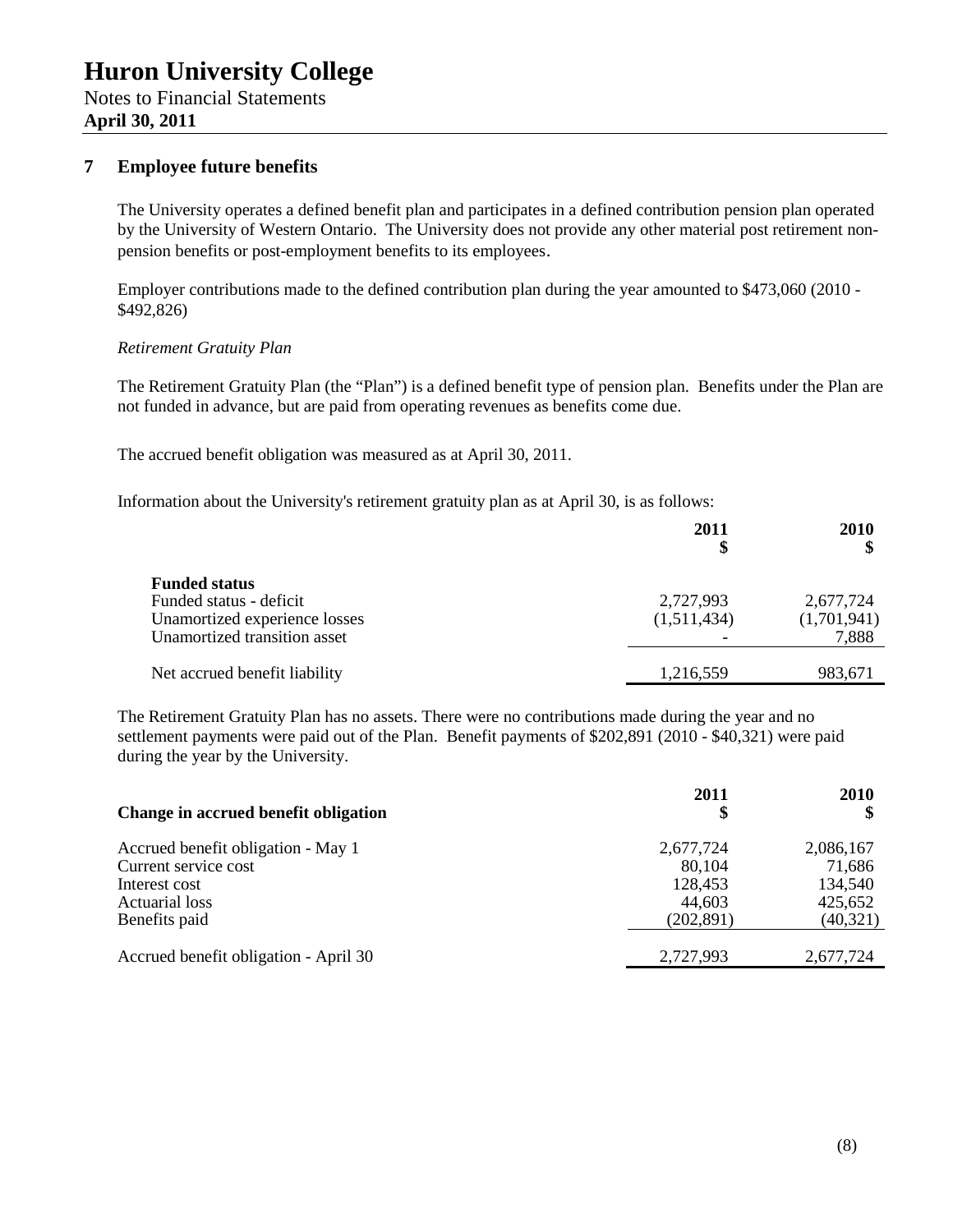The University's net benefit plan expense includes the following components:

|                                                                                             | 2011<br>\$            | 2010<br>\$            |
|---------------------------------------------------------------------------------------------|-----------------------|-----------------------|
| Current service cost                                                                        | 80,104                | 71,686                |
| Interest cost                                                                               | 128,453               | 134,540               |
| Amortization of actuarial loss                                                              | 235,110               | 209,348               |
| Amortization of transitional asset                                                          | (7,888)               | (7,889)               |
| Net pension costs recognized                                                                | 435,779               | 407,685               |
| The significant assumptions used are as follows:                                            | 2011<br>$\frac{0}{0}$ | 2010<br>$\frac{6}{6}$ |
| Accrued benefit obligation as at April 30<br>Discount rate<br>Rate of compensation increase | 4.42<br>3.70          | 4.82<br>3.60          |
| Benefit costs for the year ended April 30<br>Discount rate<br>Rate of compensation increase | 4.82<br>3.60          | 6.32<br>2.75          |
| Estimated average remaining service life                                                    | 5.30                  | 6.10                  |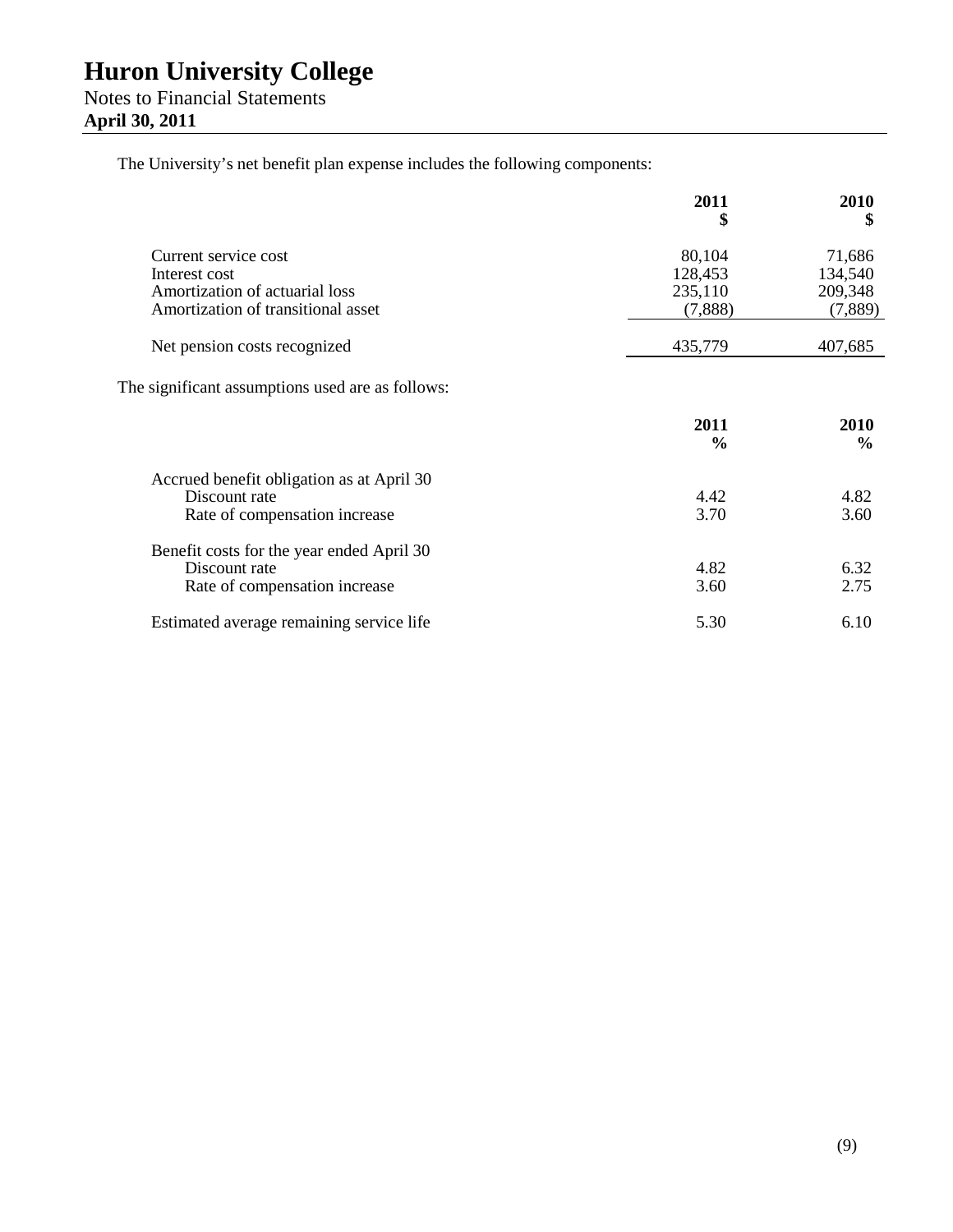**April 30, 2011**

#### **8 Commitments and contingencies**

#### **a) Commitments**

The University is obligated to make payments on leases with respect to certain office equipment. The minimum lease payments are as follows:

|      |  | ¢<br>۰D |
|------|--|---------|
| 2012 |  | 31,507  |

#### **b) Contingencies**

As at April 30, 2011, the University was involved in pending litigations with a former employee. The results of the proceedings, including the amount and likelihood of any potential liability, cannot be reasonably estimated at this time.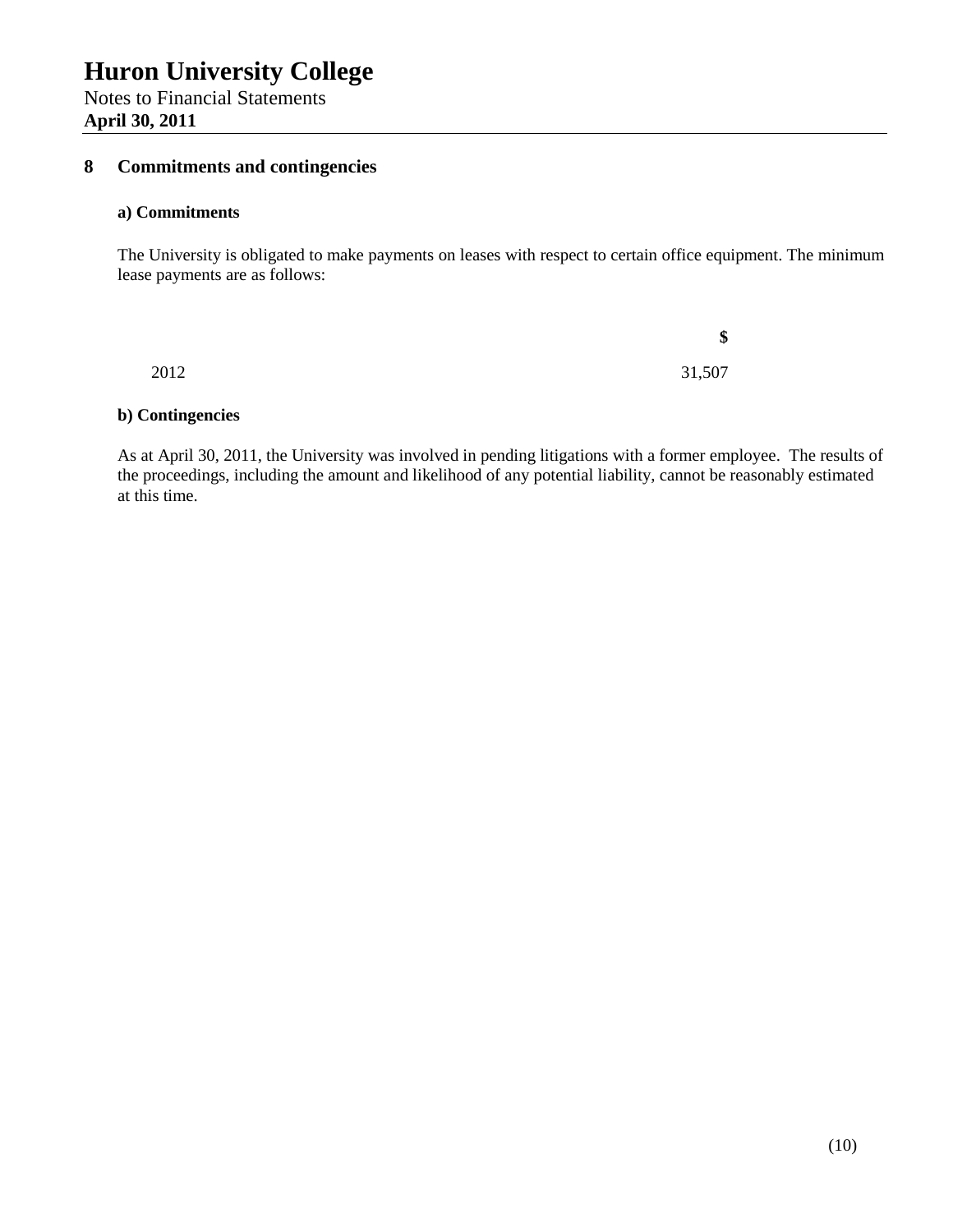Notes to Financial Statements **April 30, 2011**

#### **9 Ancillary operations**

Ancillary operations include the operations of residence, conference facilities and parking facilities. The operations of these facilities are included in the statement of operations and are summarized as follows:

|                                                                     | 2011<br>\$         | 2010<br>\$         |
|---------------------------------------------------------------------|--------------------|--------------------|
| <b>Ancillary revenue</b>                                            |                    |                    |
| Residence fees and rentals                                          | 2,224,161          | 2,104,490          |
| Conference<br>Parking                                               | 420,796<br>310,015 | 428,636<br>311,237 |
| Food court                                                          | 8,425              | 77,875             |
|                                                                     |                    |                    |
|                                                                     | 2,963,397          | 2,922,238          |
| <b>Ancillary expenditures</b>                                       |                    |                    |
| Interest on long-term debt                                          | 97,885             | 100,504            |
| Residence salary and benefits                                       | 300,136            | 291,713            |
| Conference salary and benefits                                      | 67,238             | 66,559             |
| <b>Building costs</b>                                               | 1,153,107          | 1,104,772          |
| Conference food costs                                               | 113,487            | 127,085            |
| Other costs                                                         | 148,915            | 192,337            |
|                                                                     | 1,880,768          | 1,882,970          |
| <b>Excess of revenue over expenditures for ancillary operations</b> | 1,082,629          | 1,039,268          |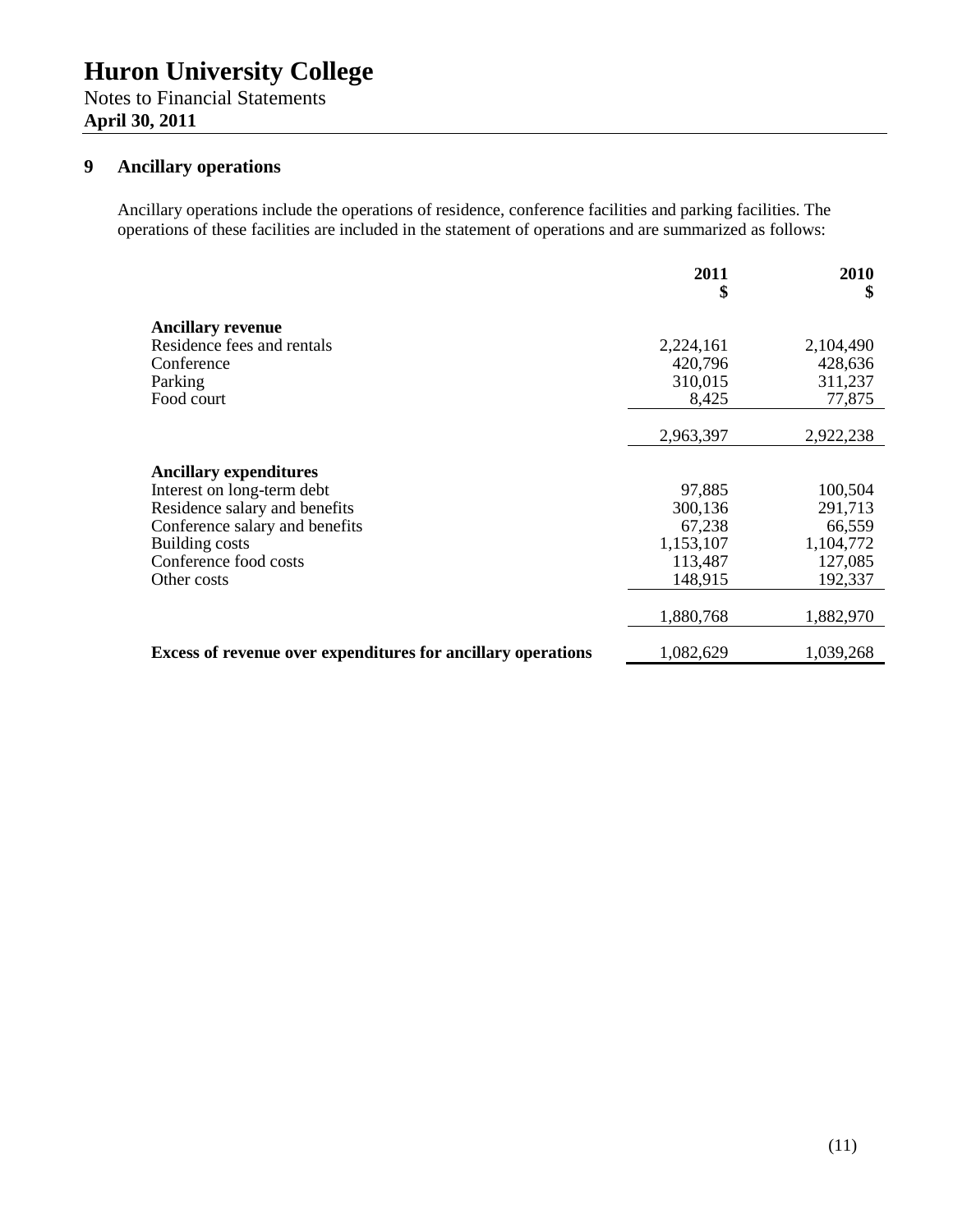Notes to Financial Statements **April 30, 2011**

#### **10 Related party transactions**

#### **a) Huron University College Foundation**

The purpose of Huron University College Foundation ("the Foundation") is to administer money received for the benefit of the University. The Foundation was incorporated in Ontario on June 12, 1979 as a not-for-profit organization and is a registered charity under the Income Tax Act. The Foundation administers certain Trust and Endowment Funds on behalf of the University for the purposes of pooling investment funds to maximize return and minimize costs. The decision-making as to the use of the University Trust and Endowment income rests with the Executive Board of the University.

During the year, the Board of Directors of the Foundation approved the transfer to Huron University College of \$872,916 (2010 - \$864,953), which is detailed as follows:

|                                     | 2011<br>\$ | <b>2010</b><br>\$ |
|-------------------------------------|------------|-------------------|
| Huron University College Foundation |            |                   |
| <b>Trust and Endowment Fund</b>     | 109,392    | 105,293           |
| <b>Foundation Fund</b>              | 701,461    | 560,192           |
| <b>Foundation Superbuild</b>        | 18,585     | 43,478            |
| Capital contributions               | 43,478     | 155,990           |
|                                     | 872,916    | 864,953           |
| Deferred capital contributions      | (62,063)   | (199, 468)        |
|                                     | 810,853    | 665,485           |

The University has a significant economic interest in the Foundation in that the Foundation solicits funds in the name of and with the expressed or implied approval of the University and substantially all of the funds solicited are intended by the contributor to be to the University.

#### **b) Huron University College Foundation U.S.A.**

The purpose of the Huron University College Foundation U.S.A. ("the U.S.A. Foundation") is to administer money received for the benefit of the University. The U.S.A. Foundation was incorporated in New York on August 1, 2006 as a not-for-profit organization and is a registered charity under  $501(c)(3)$  of the Internal Revenue Code. There was no funding related activity during the year ended April 30, 2011.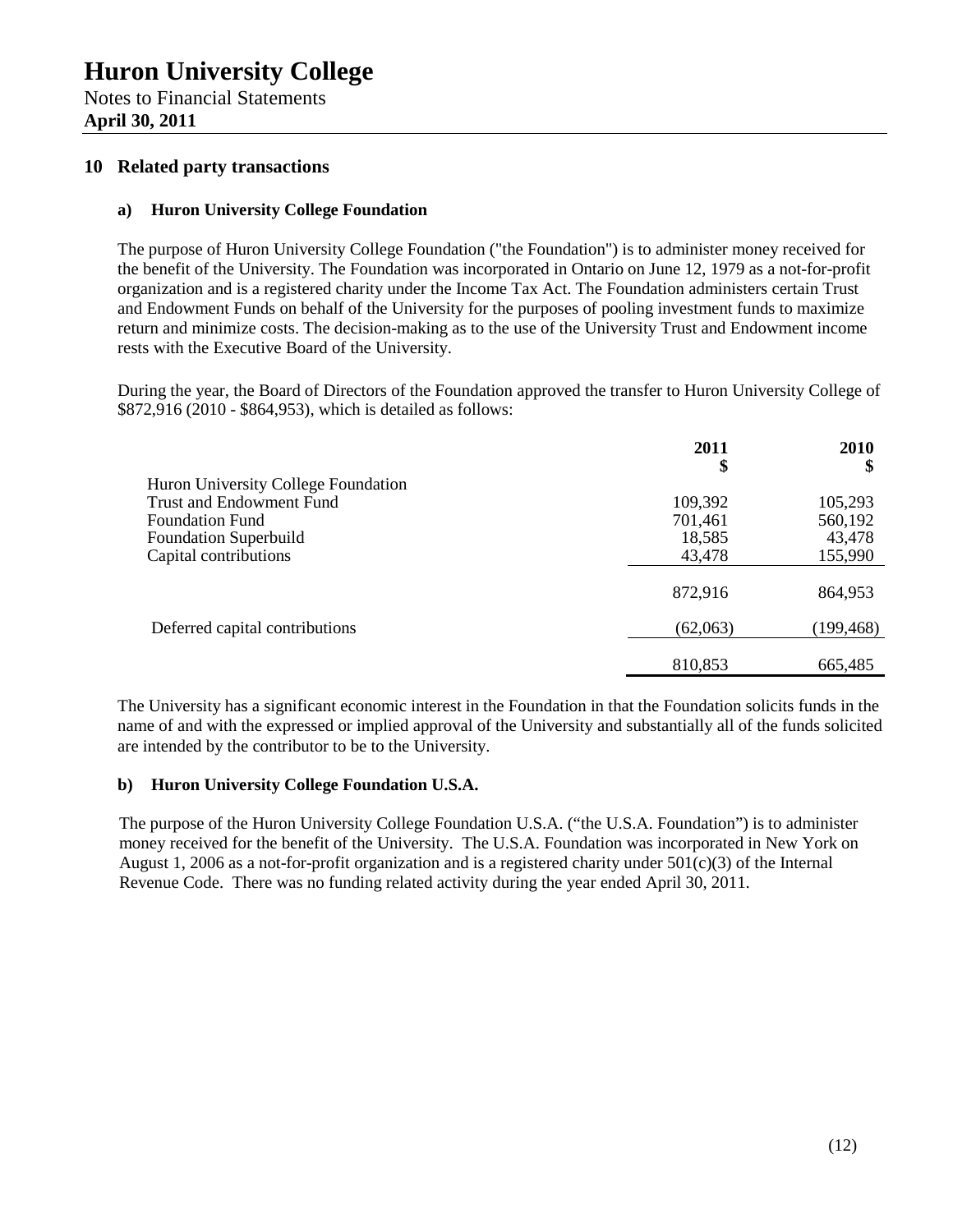Notes to Financial Statements **April 30, 2011**

> The Foundation has not been consolidated in the University's financial statements. A financial summary of the Foundation as at December 31, 2010 and December 31, 2009 and for the years then ended is as follows:

|    |                                                                                                                                      | 2010                                                | 2009<br>\$                                         |
|----|--------------------------------------------------------------------------------------------------------------------------------------|-----------------------------------------------------|----------------------------------------------------|
|    | <b>Balance sheet</b>                                                                                                                 |                                                     |                                                    |
|    | <b>Assets</b><br>Investments, at market<br>Other assets                                                                              | 11,463,041<br>132,801                               | 9,916,303<br>227,656                               |
|    |                                                                                                                                      | 11,595,842                                          | 10,143,959                                         |
|    | <b>Liabilities</b>                                                                                                                   | 99,649                                              | 108,430                                            |
|    | <b>Fund balances</b><br>Huron University College Trust and Endowment<br>Foundation                                                   | 1,907,459<br>9,588,734                              | 1,857,741<br>8,177,788                             |
|    |                                                                                                                                      | 11,496,193                                          | 10,035,529                                         |
|    |                                                                                                                                      | 11,595,842                                          | 10,143,959                                         |
|    | <b>Statement of operations</b><br>Revenue<br>Expenditures                                                                            | 1,794,198<br>(71, 072)                              | 1,961,091<br>(78, 533)                             |
|    | Excess of revenue over expenditures                                                                                                  | 1,723,126                                           | 1,882,558                                          |
|    | Disbursed to Huron University College<br>Unrealized capital gain                                                                     | (977, 438)<br>714,976                               | (1,523,332)<br>1,266,133                           |
|    | Net increase in fund balances                                                                                                        | 1,460,664                                           | 1,625,359                                          |
| 11 | <b>Other revenue</b>                                                                                                                 |                                                     |                                                    |
|    |                                                                                                                                      | 2011<br>\$                                          | 2010<br>\$                                         |
|    | Amortization of deferred contributions<br>Diocesan grant<br>Other academic revenue<br>Miscellaneous revenue<br>Summer course revenue | 283,010<br>102,338<br>298,174<br>161,820<br>568,169 | 283,266<br>95,289<br>293,186<br>170,256<br>473,928 |
|    |                                                                                                                                      | 1,413,511                                           | 1,315,925                                          |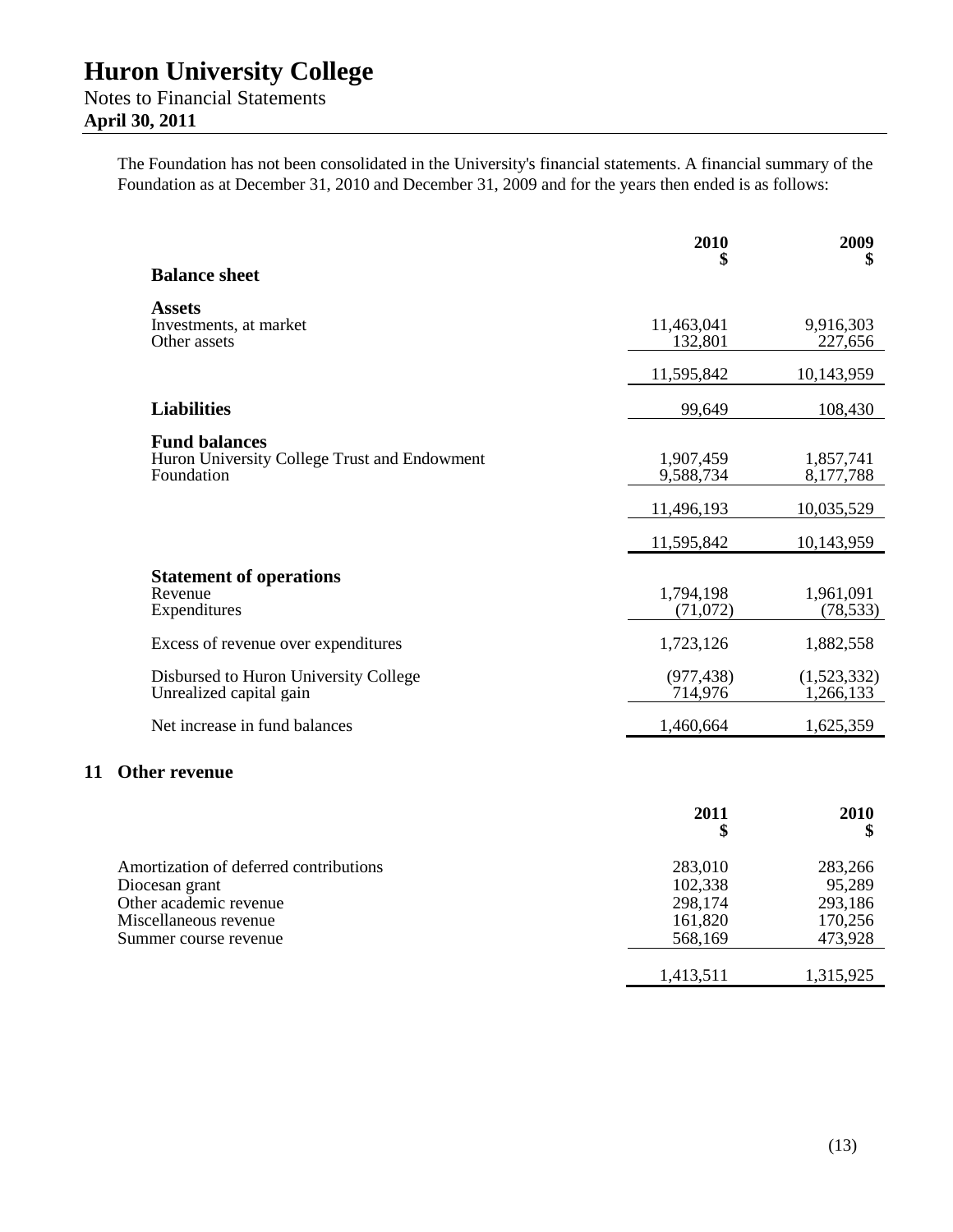Notes to Financial Statements **April 30, 2011**

#### **12 Changes in non-cash working capital items**

|                                                                                                                                                                               | 2011<br>\$                                             | <b>2010</b>                                                  |
|-------------------------------------------------------------------------------------------------------------------------------------------------------------------------------|--------------------------------------------------------|--------------------------------------------------------------|
| Accounts receivable<br>Prepaid expenses<br>Due from Huron University College Foundation<br>Accounts payable and accrued liabilities<br>Advance tuition and residence deposits | (307, 529)<br>43,837<br>16,146<br>(168, 184)<br>66,022 | (23, 405)<br>(19, 488)<br>(38, 100)<br>283,976<br>(120, 698) |
|                                                                                                                                                                               | (349,708)                                              | 82,285                                                       |
| Interest paid on long-term debt                                                                                                                                               | 97,885                                                 | 100,504                                                      |

#### **13 Ontario Student Opportunity Trust Funds**

The Ontario Student Opportunity Trust Funds ("OSOTF") program was established by the Government of Ontario during 1997 to encourage companies and individuals to contribute finds for Ontario's college and university students. Prior to March 31, 2000, all eligible donations made to the University were matched by the Province on a dollar for dollar basis as cash was received. The matching donations ceased as of March 31, 2000. The Huron University College Foundation allocates investment income to the fund based on its annual opening balance. Activity in this fund is included in the Huron University College Foundation.

The Ministry of Training, Colleges and Universities no longer requires institutions to submit a separate audit report with respect to the OSOTF program, however, it requires that the year-end OSOTF Report must be included in the institution's financial statements, Therefore, these OSOTF schedules have been included with the University's financial statements.

| <b>Schedule of Changes in Endowment Fund Balance</b><br>For the year ended December 31, 2010                | 2010<br>\$ | 2009<br>\$ |
|-------------------------------------------------------------------------------------------------------------|------------|------------|
| Fund balance - Beginning of year and end of year                                                            | 491,900    | 491,900    |
| <b>Schedule of Changes in Expendable Funds Available for Awards</b><br>For the year ended December 31, 2010 | 2010<br>\$ | 2009<br>\$ |
| Balance - Beginning of year                                                                                 | (75, 427)  | (112,748)  |
| Net return on investment                                                                                    | 33,060     | 56,621     |
| Bursaries awarded                                                                                           | (17,800)   | (19,300)   |
| Balance - End of year                                                                                       | (60, 167)  | (75, 427)  |
| Number of awards                                                                                            | 15         | 21         |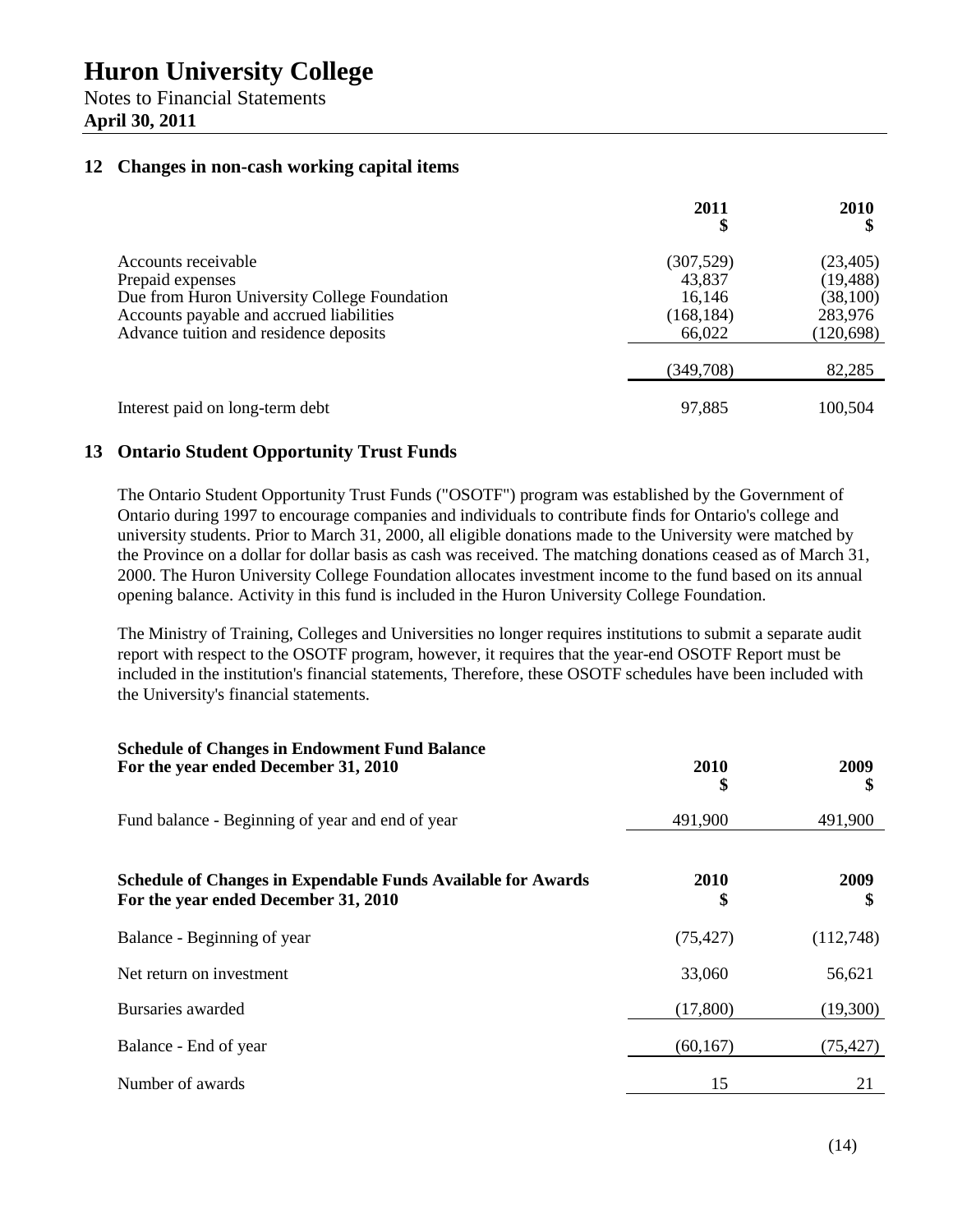Notes to Financial Statements **April 30, 2011**

#### **14 Trust Funds**

The University is the beneficiary of the income from certain trusts administered on its behalf. The University equally shares the beneficiary of the Colonel Leonard Trust with Upper Canada College.

|                                                                 | 2011                          |                               | <b>2010</b>                   |                               |
|-----------------------------------------------------------------|-------------------------------|-------------------------------|-------------------------------|-------------------------------|
|                                                                 | Cost<br>\$                    | Market value<br>\$            | Cost<br>\$                    | <b>Market value</b>           |
| Colonel Leonard<br>Sarah Leonard<br>Diocese of Huron            | 547,103<br>689,679<br>170,696 | 588,577<br>741,357<br>228,392 | 547,103<br>695,162<br>170,696 | 580,034<br>728,021<br>219,702 |
| Trusts administered on<br>behalf of Huron<br>University College | 1,407,478                     | 1,558,326                     | 1,412,961                     | 1,527,757                     |

#### **15 Restrictions on net assets**

In 2006, the University's Board of Directors restricted \$675,000 of previously unrestricted net assets of which \$75,000 is to be used for facilities renewal and \$600,000 is to be used for promotion costs. This restricted amount is not available for other purposes without approval of the board of directors. In 2011, \$Nil (2010 - \$12,691) was spent on facility renewal from the restricted fund.

In 2010, the University's Board of Directors restricted \$1,701,941 of previously unrestricted net assets for purposes of providing a reserve for the unfunded experience losses of the pension plan disclosed in note 7. This restricted amount is not available for other purposes without approval of the Board of Directors. In 2011, the interfund transfer of \$190,507 represents the change in unrecognized actuarial loss in the year.

#### **16 Capital management**

The University's objectives, when managing capital, are to safeguard the University's ability to continue as a going concern in order to pursue the delivery of a variety of services. In the definition of capital, the entity included the fund balances, as well as the cash and restricted cash. The entity manages the capital structure and makes adjustments to it in light of changes in economic conditions and the risk characteristics of the underlying assets. To maintain or adjust the capital structure, the entity may consider raising additional funds or reduce expenses. In order to facilitate the management of its capital requirements, the entity prepares annual and multi-year expenditure budgets that are updated as necessary depending on various factors, including fundraising campaigns and general governmental conditions. The annual and multi-year budgets are approved by the Board of Directors.

The University has not changed its approach to capital management during the current year. The University is not subject to any external capital restrictions. The entity expects that it will be necessary to receive funds from the government during the next fiscal year to meet its budgeted operations.